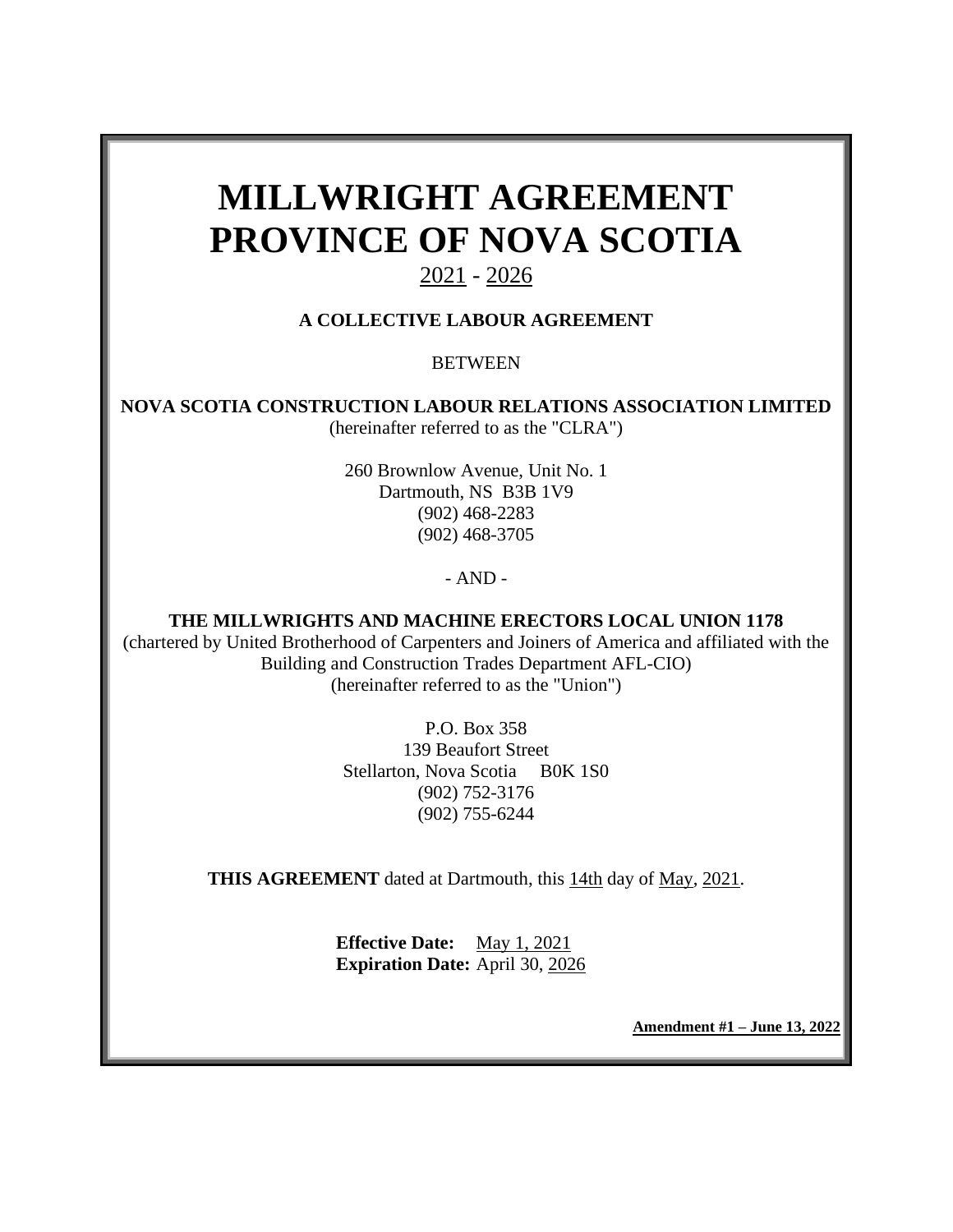**DESCRIPTION** 

# **INDEX**

#### PAGE NO.

| ARTICLE 31 - MILLWRIGHTS TRAINING FUND AND UBC MILLWRIGHTS LABOUR-MANAGEMENT |  |
|------------------------------------------------------------------------------|--|
|                                                                              |  |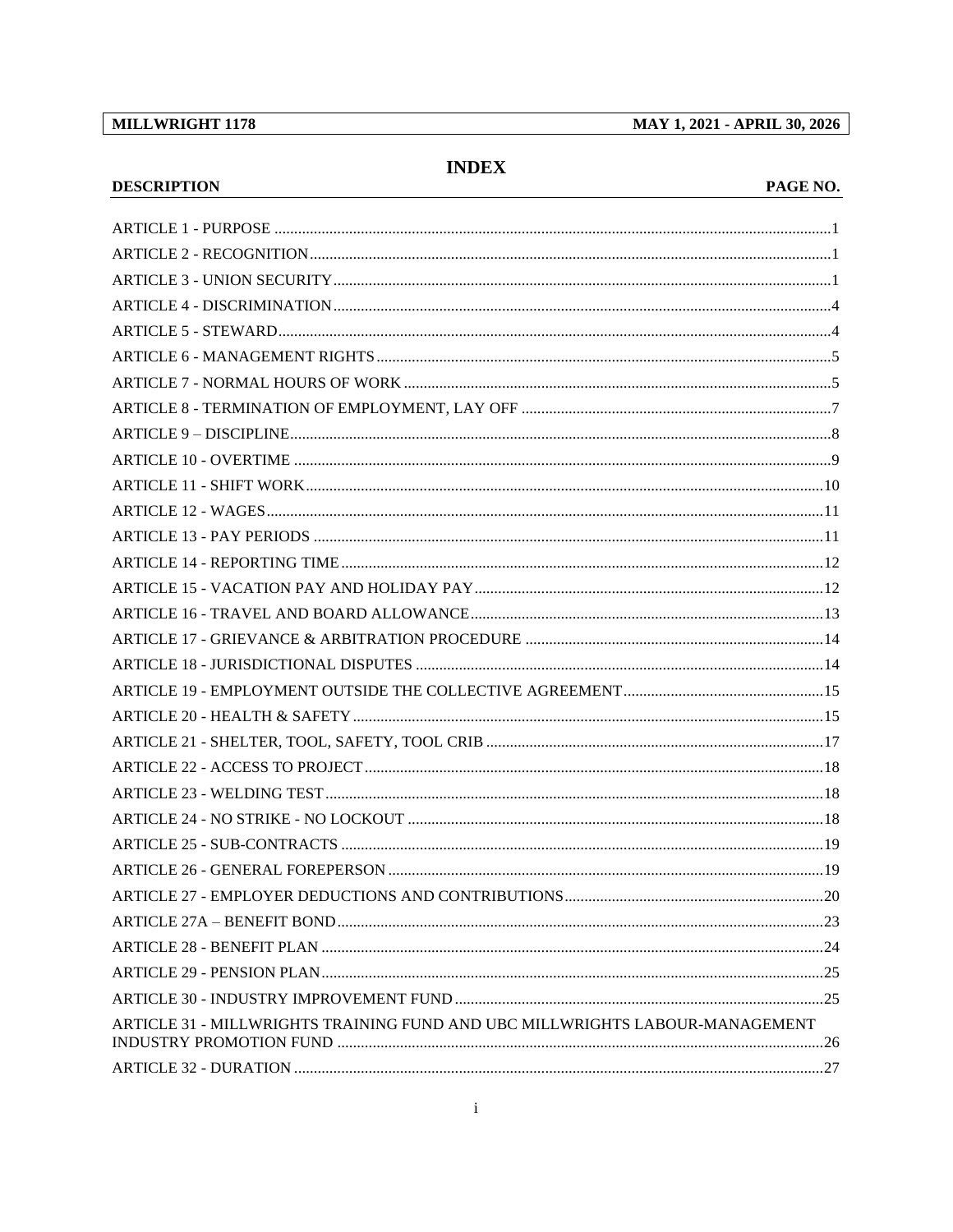MILLWRIGHT 1178

**DESCRIPTION** 

MAY 1, 2021 - APRIL 30, 2026

# **INDEX**

#### PAGE NO.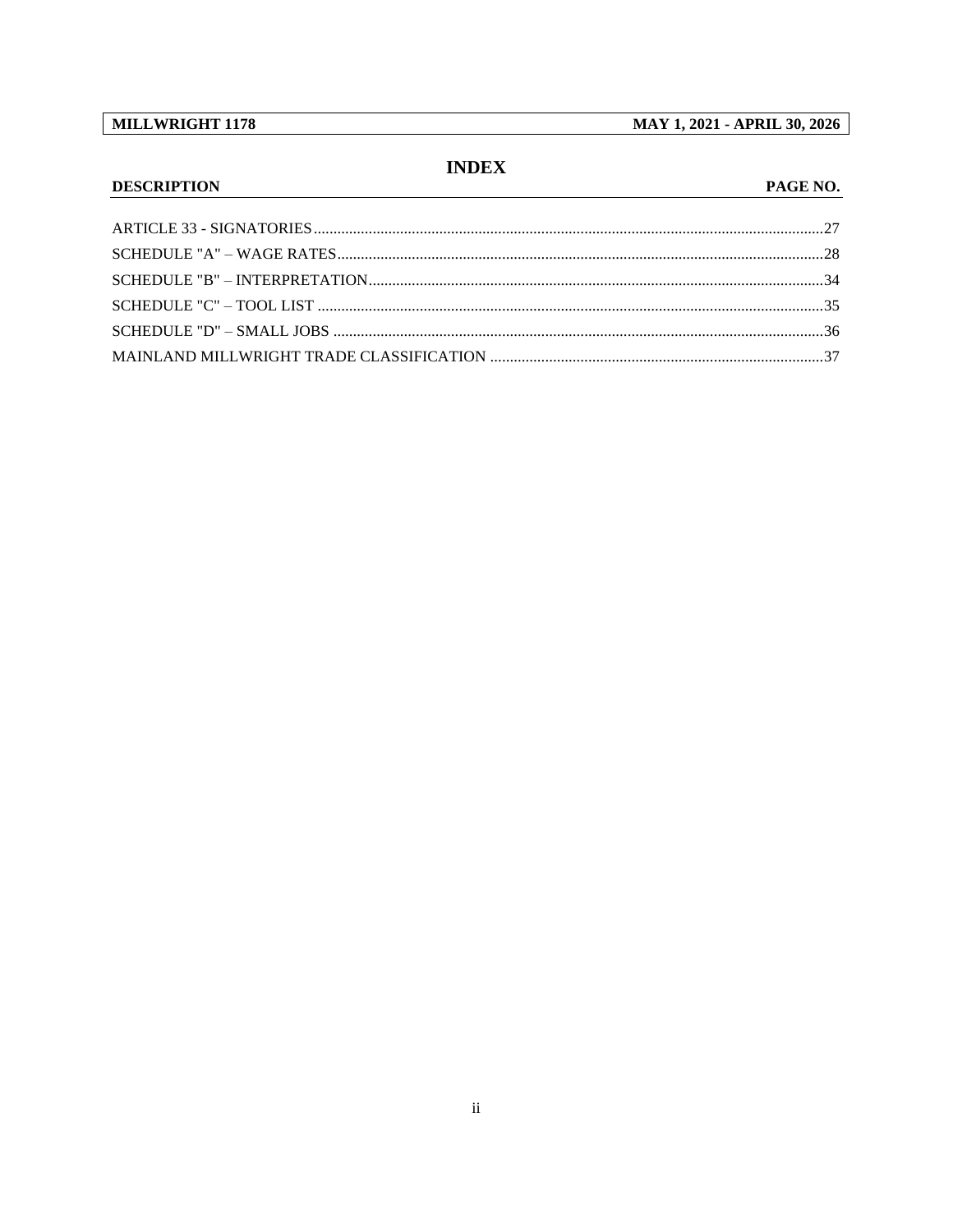# **ARTICLE 1 - PURPOSE**

<span id="page-3-0"></span>1.01 The purpose of this Agreement is to establish and maintain mutually satisfactory hours of work, wages and working conditions and to provide a procedure for the prompt handling of grievances and orderly collective bargaining. This Agreement shall apply to Industrial and Commercial construction for Mainland Nova Scotia.

# **ARTICLE 2 - RECOGNITION**

- <span id="page-3-1"></span>2.01 The employer and the CLRA recognize the Union as the sole collective bargaining agent for all Millwrights, Millwright Forepersons, Millwright Sub-Forepersons, Millwright Apprentices, Millwright Welders and Millwright Riggers employed by the employer on Mainland, Nova Scotia.
- 2.02 If the employees on work over which the Unions have jurisdiction are required in classifications not listed in the appended Schedules, the Schedules shall be amended by adding such classifications at the agreed wage rates. The employer recognizes the craft jurisdiction of the Union and agrees to assign all work of the Millwright Trade to the Millwright Union Local 1178.
- <span id="page-3-2"></span>2.03 The Union recognizes the CLRA as the sole collective bargaining agent for all unionized employers in the construction industry as covered by Accreditation Order No. L.R.B. 392C, dated January 29, 1976, covering Mainland Nova Scotia.

# **ARTICLE 3 - UNION SECURITY**

3.01 On hiring, the employer may name-hire the odd numbered employees (i.e. the first (1st), third (3rd), fifth (5th), etc. and the Union may refer the even numbered employees (i.e. the second (2nd), fourth (4th), sixth (6th), etc. On lay-off the odd numbered employees laid off (i.e. the first (1st), third (3rd) etc.) shall be employees referred from the Union and the even numbered employees (i.e. the second (2nd), fourth (4th) etc.) shall be employees name-hired. Thus the second to last person shall be a referred person and the last person shall be name-hired.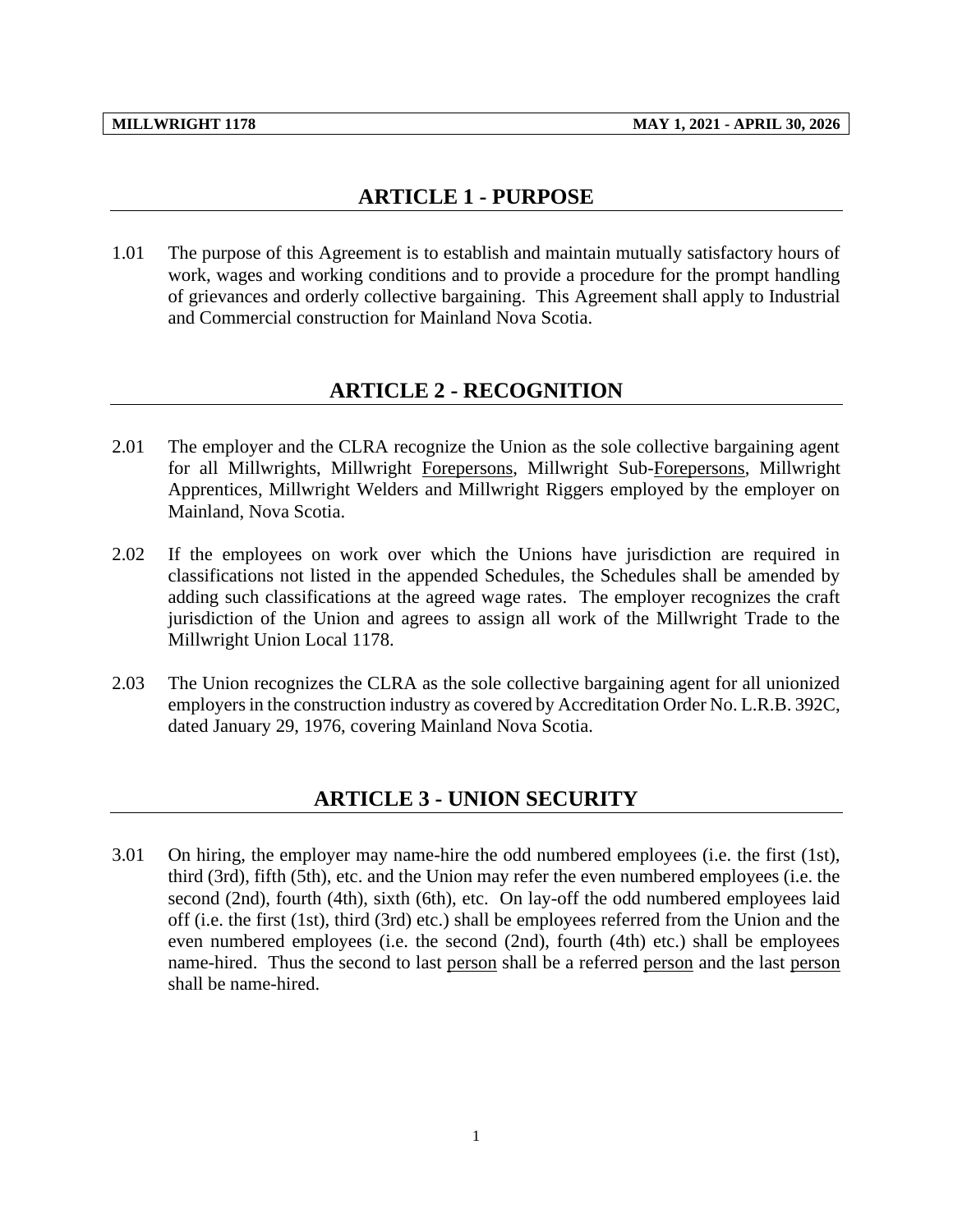3.01A In order to be eligible for name-hire a member must be available for work and have been in good standing with the Local Union for a minimum of six (6) months. The Union may, in its sole discretion, waive the six (6) month requirement after discussion with the employer.

The employer may recall former employees for a period of up to thirty (30) working days from the date of lay-off or termination.

The thirty (30) working day limit may be waived or extended at the sole discretion of this Union after discussion with the employer.

- 3.02 Whenever the Local Union is unable to supply sufficient Millwrights to meet the needs of the employer and the employer hires Millwrights from other sources, it is agreed that these Millwrights so hired must have the qualifications required to join the Union and shall within ten (10) days after commencement of their employment make application to join the Local Union.
- 3.03 Any employee who refuses or neglects to sign the appropriate forms, or who revokes the authorization, or who resigns their membership will be deemed to have voluntarily separated and their employment terminated.

When an employee has been discharged for just cause by an employer and not reinstated through the grievance procedure, such employer shall have the right to refuse to re-employ such employee. In the event that an employee is discharged under this clause and not reinstated, such an employee will have the option to take a recognized rehabilitation program for drug or alcohol abuse and upon completion of such a program that employee then will be employable in the usual manner by the employer.

- 3.04 Should the Union be able to supply Union members before the applicant has become a member, the Union member shall replace the applicant after forty-eight (48) hours notice by the Union, and provided that the applicant has been employed for a minimum thirty (30) calendar days, unless otherwise mutually agreed. When travel and room and board provisions apply the employee being replaced will not be paid return compensation, nor will the replacing employee receive compensation for travelling to the job. The replacing employee shall receive compensation for return travel.
- 3.05 Where a reduction of the work force results in lay off of Millwrights, the Local Union shall at all times be given preference of employment.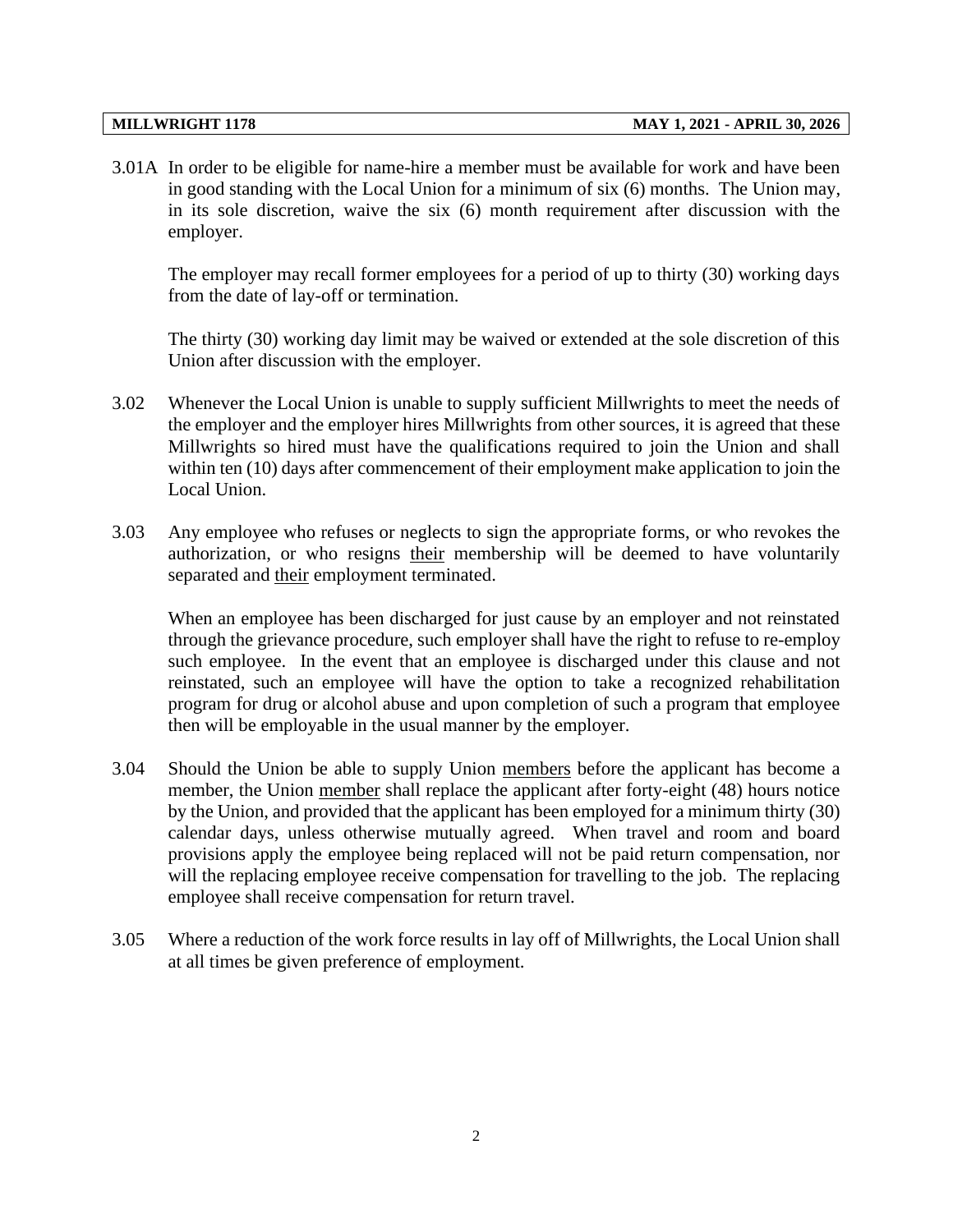3.06 The Employer shall deduct monies from all employees covered by this Agreement (Union or non-Union applicant), in the manner established by the Union the amount of the Union's regular dues.

Before the implementation of any deduction or change under this Article the Union shall discuss and review any such change or deduction with the Employers thirty (30) days prior to the implementation of such change or deduction by the Union.

- 3.07 The Employer agrees to deduct Initiation Fees in the amount that has been certified as the then current fee in the Local Union having jurisdiction for all applicable employees, when such deduction is authorized by the signature of the employee on the proper form. If the Union agrees such Initiation Fee may be deducted in weekly instalments provided such deductions are made within a period of thirty (30) days from the date the Local Union advises the Employer that any employee has submitted a written application to join the Local Union.
- 3.08 All Union Dues and Initiation Fees deducted shall be forwarded to the Financial Secretary of the Local Union not later than the fifteenth (15th) day of the month following such deductions, together with a list of all employees and Social Insurance Numbers on whose behalf such deductions have been made.
- 3.09 The Local Union shall indemnify and save the Employer harmless against any and all claims, demands, suits or other forms of liability that shall arise out of or by reason of action taken by the Employer for the purpose of complying with the provisions of this Section *i.e.* deduction of monies.

### **Supplementary Union Dues Check-Off:**

3.10 The employer shall deduct supplementary Union Dues, as set out in the table below, excluding any allowance paid for room and board.

|        | Per hour worked - plus   Percent of gross wages |
|--------|-------------------------------------------------|
| \$0.20 | 3.5%                                            |

- 3.11 The employer shall remit such deductions for Union Dues along with deductions for the Millwright Training Fund, Article 31, as set forth in Articles 27 and 31 hereto in a separate cheque not later than the fifteenth (15th) day of the month following the month of earnings by the employees to the Financial Secretary, Atlantic Canada Regional Council, 1000 Sackville Drive, Sackville, NS B4E 0C2. The employer shall identify the individual funds on a summary sheet.
- 3.12 The Union Dues Check-off monies will be administered by Millwright Local Union 1178.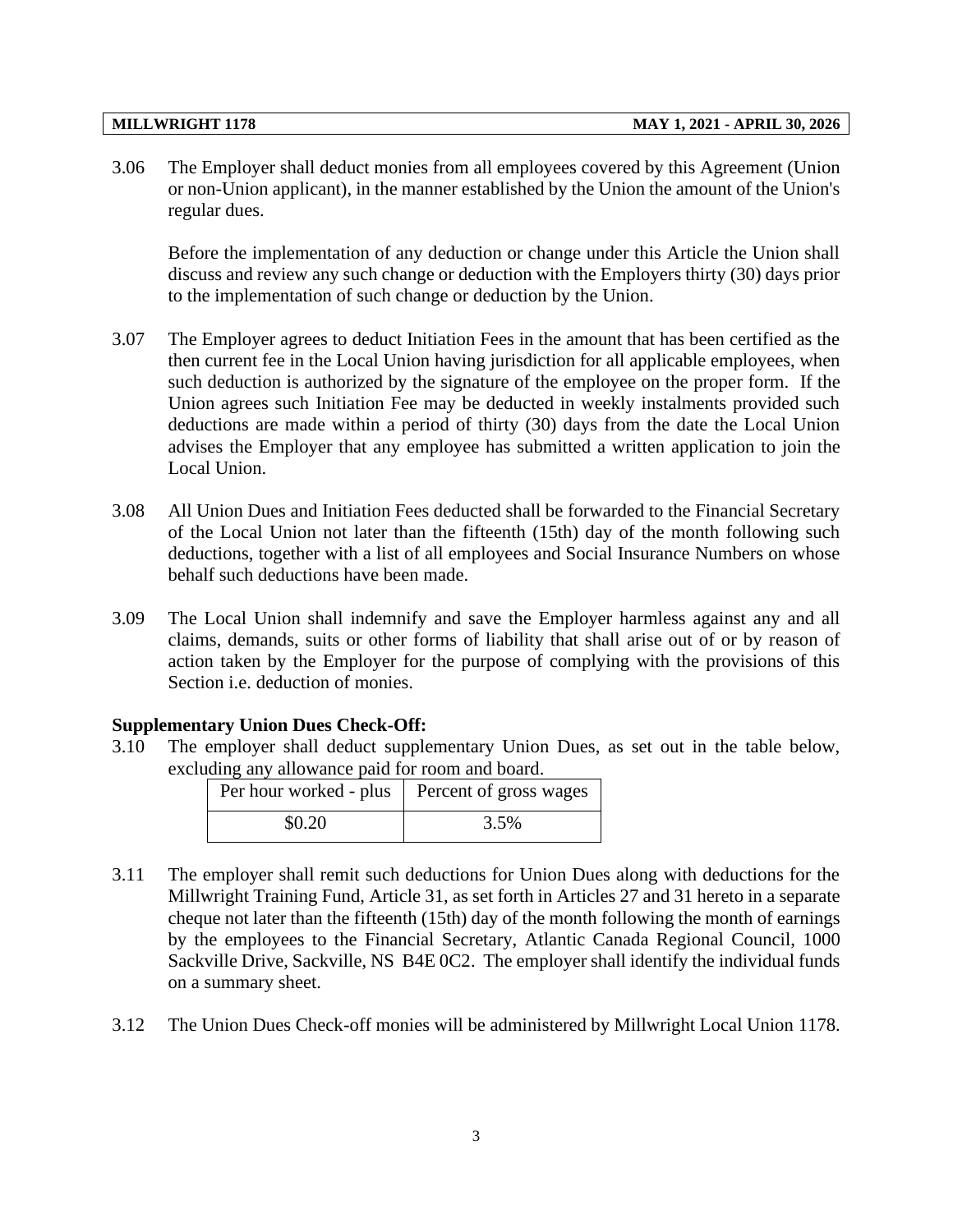# **ARTICLE 4 - DISCRIMINATION**

- <span id="page-6-0"></span>4.01 The Unions agree that membership will be granted to all employees under the same terms and conditions that prevail in the Union.
- 4.02 The Parties agree that there will be no discrimination against any person because of sex, race, creed, colour, nationality, ancestry, place of origin, marital status, or age.
- <span id="page-6-1"></span>4.03 The employer shall not discriminate against any employee by reason of their membership in the Union and/or their participation in its lawful activity.

# **ARTICLE 5 - STEWARD**

- 5.01 The Business Agent or Business Manager may appoint Job Stewards from the employees of the employer. The Steward shall be a qualified Journeyperson who will perform the work of a Journeyperson. In addition to their duties as a Journeyperson they will be permitted reasonable time to perform such of their Union duties as cannot be performed off the job. If it is necessary for the Steward to leave their work they must first obtain permission from the Foreperson or Superintendent whenever possible. Such permission from the Foreperson or Superintendent would not be unreasonably withheld. They shall assist the employer and the Union members in carrying out provisions of this Agreement.
- 5.02 It is agreed that only one (1) Steward and one (1) alternate on each shift shall be recognized by each employer and the Union shall notify the employer in writing of the name of the Steward and their alternate.
- 5.03 Once appointed by the Business Agent or Business Manager for their respective shifts, Stewards shall not be transferred from job to job or shift to shift without notification to the Business Agent or Business Manager.
- 5.04 The employer agrees to recognize the Steward or alternate Steward appointed by the Business Agent or Business Manager. The Steward or an alternate shall be on the site whenever three (3) Millwrights are working, including overtime hours, Saturdays, Sundays and designated holidays.
- 5.05 Subject to all other items and conditions of this Agreement the Job Steward shall be the third last person remaining on the job, providing their performance as a Journeyperson Millwright is adequate.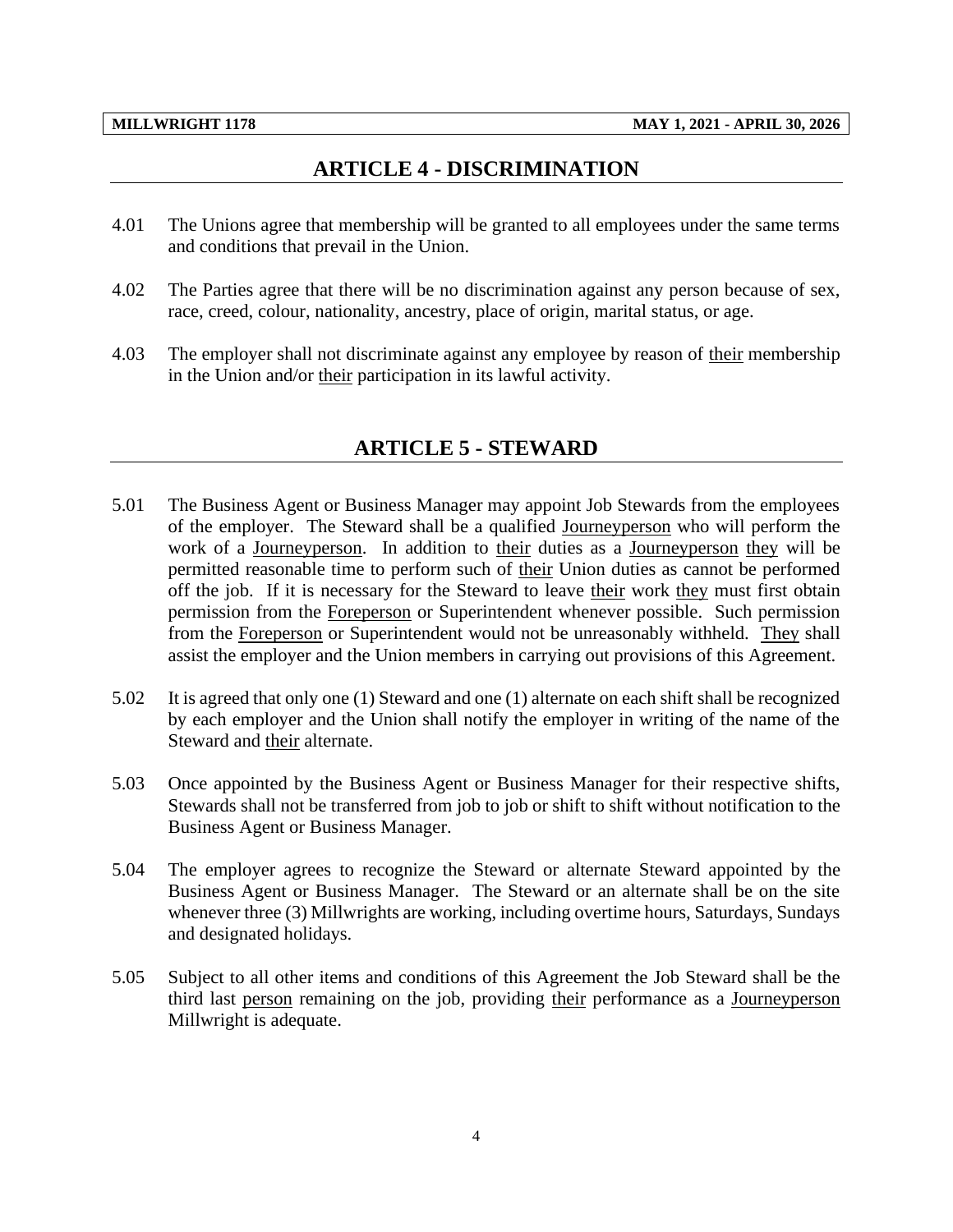### **ARTICLE 6 - MANAGEMENT RIGHTS**

<span id="page-7-0"></span>6.01 The Union recognizes the right of the employer to operate and manage its business in all respects in accordance with its commitments and responsibilities. The employer also has the right to make and alter, from time to time, rules and regulations to be observed by the employees. The employer has the exclusive function to hire, promote, demote, transfer and suspend any employees and also the right to discipline or discharge any employee for just cause subject to the specific terms of this Agreement. The employer agrees that these functions will be exercised in a manner that will not conflict with this Agreement.

### **ARTICLE 7 - NORMAL HOURS OF WORK**

- <span id="page-7-1"></span>7.01 The normal work day is defined as the twenty-four (24) hour period beginning at 12:00 Midnight. Employees shall be at the job shack, or other place as designated by the employer, ready to work at the scheduled start of the shift.
- 7.02 The employer has the option of working either five (5) eight (8) hour days or four (4) ten (10) hour days to constitute a normal forty (40) hour work week. The employer can change from one (1) such schedule to the other, subject to the limitation that it will give the Union at least seven (7) calendar days' notice of such change.

When the four (4) ten (10) hour work week is in effect, the standard workday shall be an established ten (10) hour period. Forty (40) hours per week shall constitute a week's work Monday through Thursday, inclusive. In the event the job is down due to inclement weather, then Friday may, at the option of the employer, be worked as a make-up day at straight time rate; straight time not to exceed the ten (10) hours per day or forty (40) hours per week. Starting time will be designated by the employer; and the Union will be advised of the starting time. When the five (5) day eight (8) hour work week is in effect, forty (40) hours per week shall constitute a week's work, Monday through Friday, inclusive. Where an eight (8) hour normal work day is being worked, the hours of work shall be inclusive. Where an eight (8) hour normal work day is being worked, the hours of work shall be scheduled between 7:00 a.m. and 5:00 p.m., Monday to Friday inclusive. Where a ten (10) hour normal work day is being worked, the hours of work shall be scheduled between 7:00 a.m. and 7:00 p.m., Monday to Thursday inclusive.

The 4 x 10 hour day work week shall apply only when the week is scheduled for a minimum of 40 hours (4 days @ 10 hour/day) except where the week has a holiday.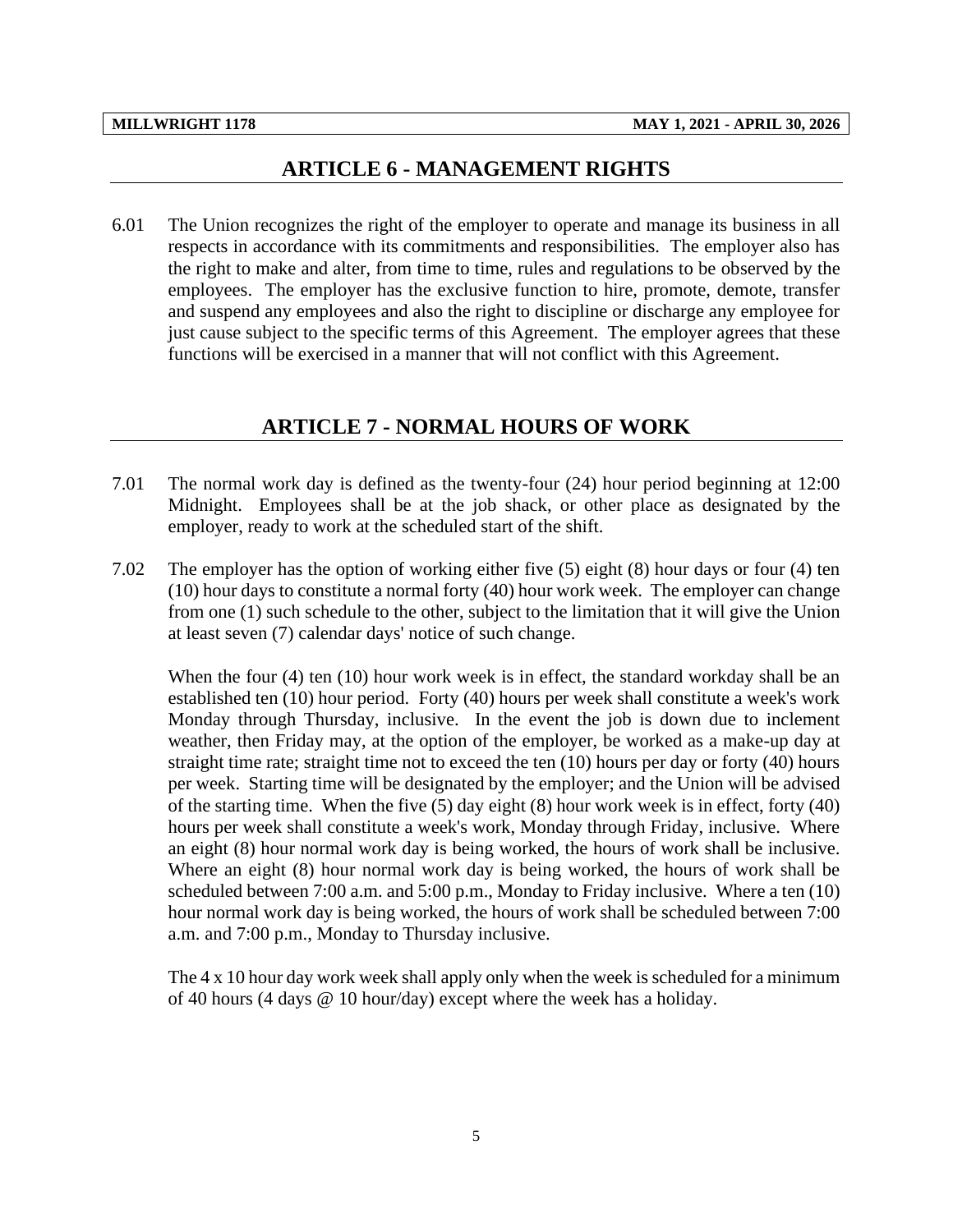### 7.03 *Lunch Period:*

Lunch break shall be one-half  $(\frac{1}{2})$  hour as scheduled and taken within one (1) hour of the mid-point of the normal hours of work. The lunch period will be measured from ceasing labour to commencement of labour and will be taken at a time mutually agreed by the Parties hereto.

7.04 Should expediency require, the normal starting and quitting time and or lunch period may be changed by mutual agreement of the Parties hereto.

#### 7.05 *Rest Period:*

During each normal work day, Saturdays, Sundays, and shift work, employees will be entitled to two (2) ten (10) minute paid rest periods to be scheduled and observed. When working a four (4) day, ten (10) hour schedule, the rest period will be fifteen (15) minutes each.

- one (1) rest period at the mid-way point of the first half of the normal hours of work;
- one (1) rest period at the mid-point of the second half of the normal hours of work.

Rest period will be measured from ceasing work to commencement of labour and will be taken at a time determined by the employer.

7.06 The Union may agree that employees on a site who have missed time during the normal scheduled hours of work, Monday through Friday, may work extra hours including Saturdays at the regular straight time rate of pay up to a total of forty (40) hours per week.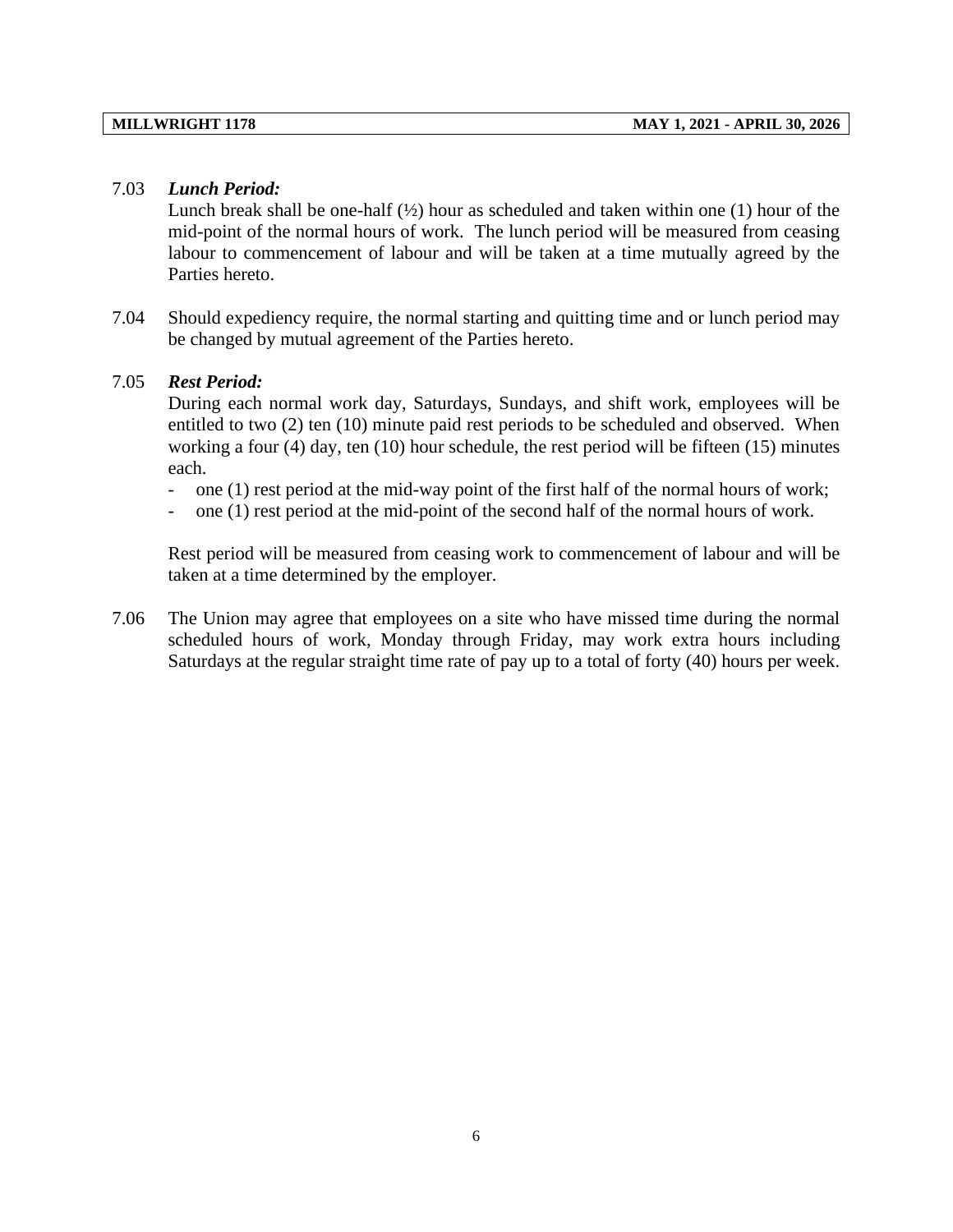# **ARTICLE 8 - TERMINATION OF EMPLOYMENT, LAY OFF**

- <span id="page-9-0"></span>8.01 Except in the case of discharge for cause the employer shall give employees two (2) hours notice of lay off with pay on termination. Employment to end at the beginning of the lunch period or at the end of the shift. Employees shall leave the job site immediately upon receiving such notice and after returning all company-owned tools and equipment for which they is responsible and receiving the required clearance.
- 8.02 Employees who are laid off or discharged from the services of the employer shall receive their wages and Unemployment Insurance Record of Employment form on termination if the payroll is made up on the project, otherwise the employer shall mail the Unemployment Insurance Record of Employment form and all monies owed to the employee within three (3) days, exclusive of Saturday, Sunday and designated holidays. If the Record of Employment is of an electronic nature, a printed copy of the Record of Employment must be mailed to the employee within the aforementioned time period. Should the employer fail to comply with the provisions the employee shall receive eight (8) hours pay at their regular rate for each working day they are kept waiting up to a maximum of forty (40) hours pay. An employee may be dismissed for just cause on the authority of the employer or their authorized representative on the job. Such employee shall be advised promptly in writing (copy to Union) by the employer of cause for such dismissal.
- 8.03 Upon commencement of employment where the employee cannot bring their vehicle on the job site, the employer shall provide transportation of tools from job gate to job location and upon the termination of employment the employer shall provide transportation of tools from the job location to the job gate.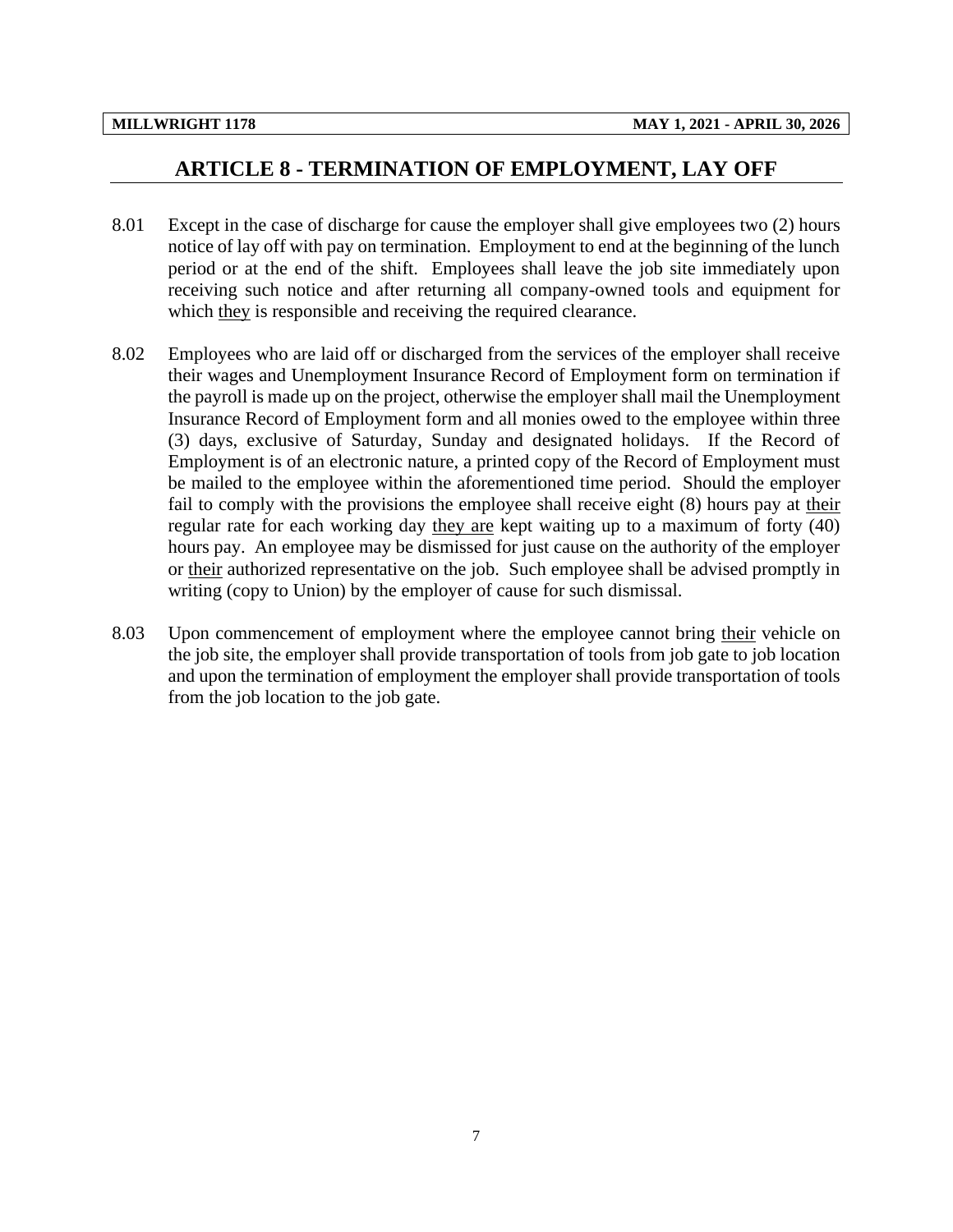# **ARTICLE 9 – DISCIPLINE**

- <span id="page-10-0"></span>9.01 The procedure in disciplining an employee, regardless of the amount of time on the project, shall be:
	- (a) Warn the employee in writing of the offence. Warning notice to be signed by the employee's Foreperson and Job Ste
	- ward. (Steward to sign only as a witness that the warning was given.) Copy of the warning notice mailed to the Union Office.
	- (b) Second warning calls for a suspension. The length of the suspension to be at Management's discretion but not to exceed one (1) week.
	- (c) Any offence after suspension calls for an additional suspension of up to one (1) week or termination at Employer's discretion.
	- (d) The above not applicable to the following: intoxication, insubordination, theft, altercation on site, illegal work stoppages, serious safety violations.

#### *Alcoholism and Drug Addiction:*

- 9.02 Without detracting from the existing rights and obligations of the Parties recognized in other provisions of this Agreement, the CLRA and its members and the Union agree to cooperate at the site level in encouraging employees afflicted with alcoholism or drug addiction to undergo a co-ordinated program directed to the objective of their rehabilitation.
- 9.03 Use of cell phones/Blackberries/smartphones/etc. will not be permitted by employees onsite, except as explicitly authorized by the employer. Violations of this article shall be subject to the following disciplinary scheme:
	- First offence: warn the employee in writing. Warning notice to be signed by the employee's Foreperson, copy of warning notice to be sent to the Union office.
	- Second offence: one (1) day suspension. Notify Union before suspension takes place.
	- Subsequent offence: seven (7) day suspension or dismissal as determined by the employer.

This section shall not apply to stewards and <u>forepersons</u> using cell phones in the course of their duties.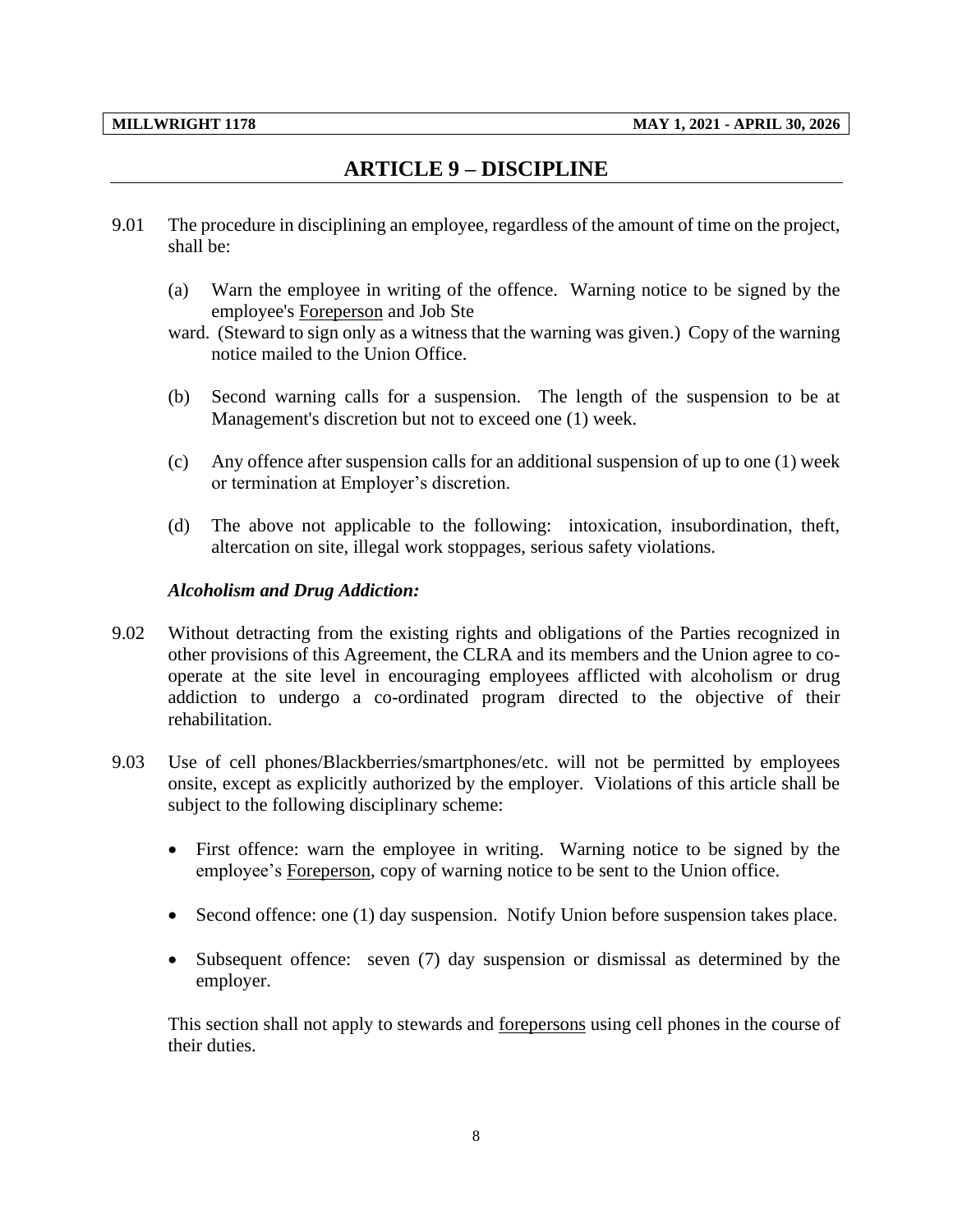# **ARTICLE 10 - OVERTIME**

- <span id="page-11-0"></span>10.01 All time worked in excess of the normal working hours Monday through Friday, shall be paid for at double (2x) the base rate set forth in the Craft Schedule of the worker's Union.
- 10.02 All work performed on Saturday, Sunday or on a holiday which is not a paid holiday, shall be paid for at double  $(2x)$  the regular straight time rate of pay, except where agreed to under Article 7.06.
- 10.03 All work performed on a designated holiday shall be paid for at double (2x) the regular straight time hourly rate of pay for the time worked plus pay for the holiday if qualified.
- 10.04 When required to work over two (2) hours overtime beyond the regular eight (8) hours, adequate meals will be supplied by the Company concerned. Meals will be supplied after each further four (4) hours overtime period. Such overtime meals shall be eaten on an unpaid break not to exceed one-half  $(\frac{1}{2})$  hour duration per meal period. Where an employee is required to work through the regular established lunch period, such employee shall be paid the applicable overtime rate for the one-half  $(\frac{1}{2})$  hour lunch time and shall be given reasonable time to consume their lunch before or after the regular lunch period. Such time shall be paid for as part of the regular shift.
- 10.05 Where meals cannot be provided, then employees who are required to work more than two (2) hours overtime shall receive a meal allowance as follows:

**Meal Allowance** .......................\$20.00 (twenty dollars)

and a regular rest period. The meal allowance shall also apply to employees provided with camp accommodations (room and board).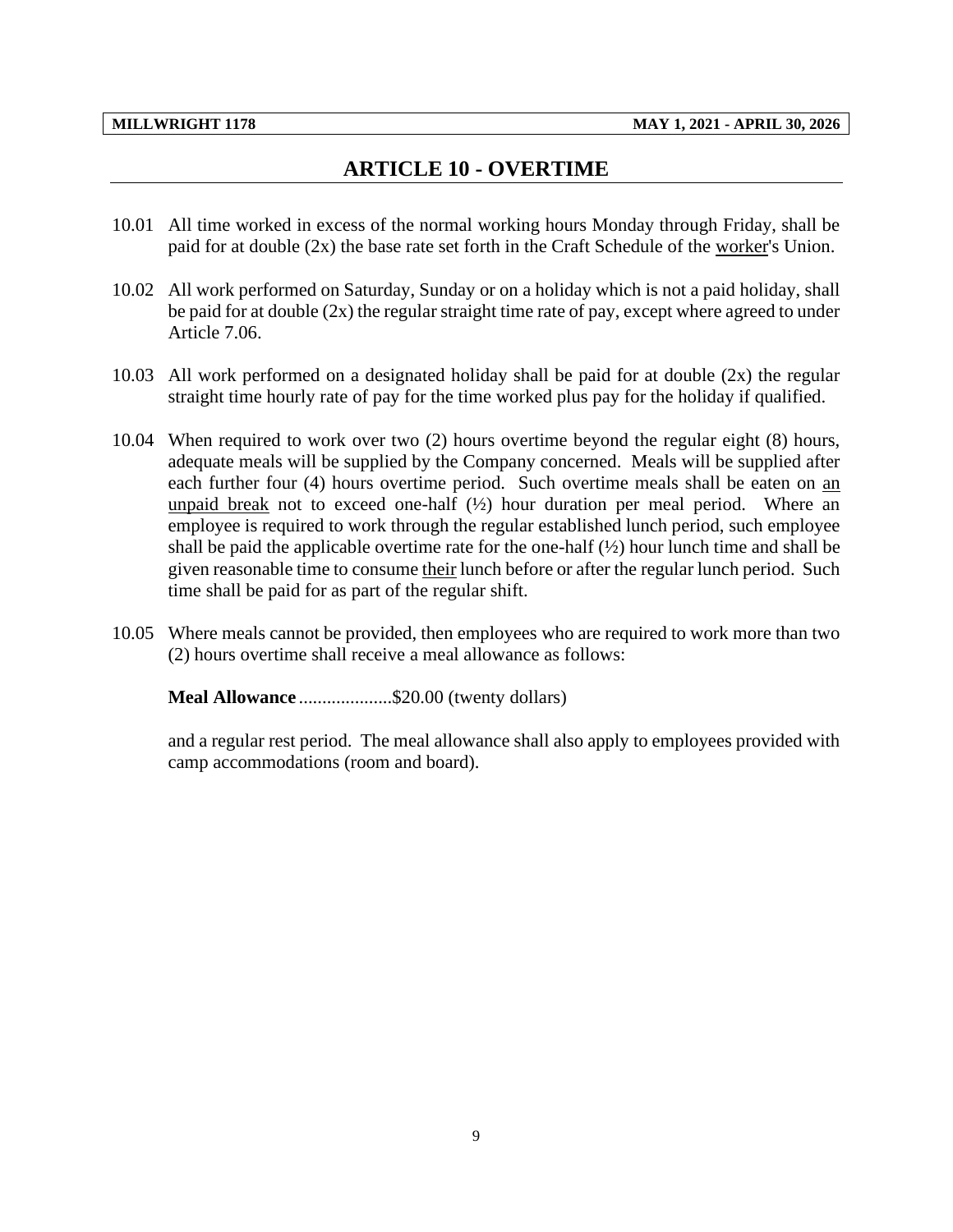# **ARTICLE 11 - SHIFT WORK**

- <span id="page-12-0"></span>11.01A In the event that shift work is instituted, such shift work shall be scheduled between Sunday Midnight and Friday Midnight and shall continue for at least three (3) consecutive work days, excluding Saturday, Sunday and designated holidays (the above shall not apply to concrete pours that are scheduled for more than sixteen (16) hours). If three (3) consecutive work days are not worked, then the Article on overtime will apply.
- 11.01B When the Contractor schedules a work week of four (4) ten (10) hour shifts on days, and an evening shift is scheduled, it must also be four (4) ten (10) hour shifts between Monday and Thursday.

When a Contractor schedules a work week of five (5) eight (8) hour shifts on days and an evening shift is scheduled, it must also be five (5) eight (8) hour shifts between Monday and Friday.

The Contractor has the flexibility to start the Friday evening shift at an earlier time than the four (4) previous evening shifts in the same week.

- 11.02 Employees working on the second and third shift shall be paid a shift differential of fifteen percent (15%).
- 11.03 Where employees are receiving a shift differential and who work overtime hours on such shift, they shall continue to receive the shift differential for all such overtime hours but such differential shall not be included in the calculation of overtime.
- 11.04 The employer shall allow a rest period of ten (10) minutes, once at the mid-way point of the first half of the regular scheduled shift and once at the mid-way point of the second half of the regular scheduled shifts.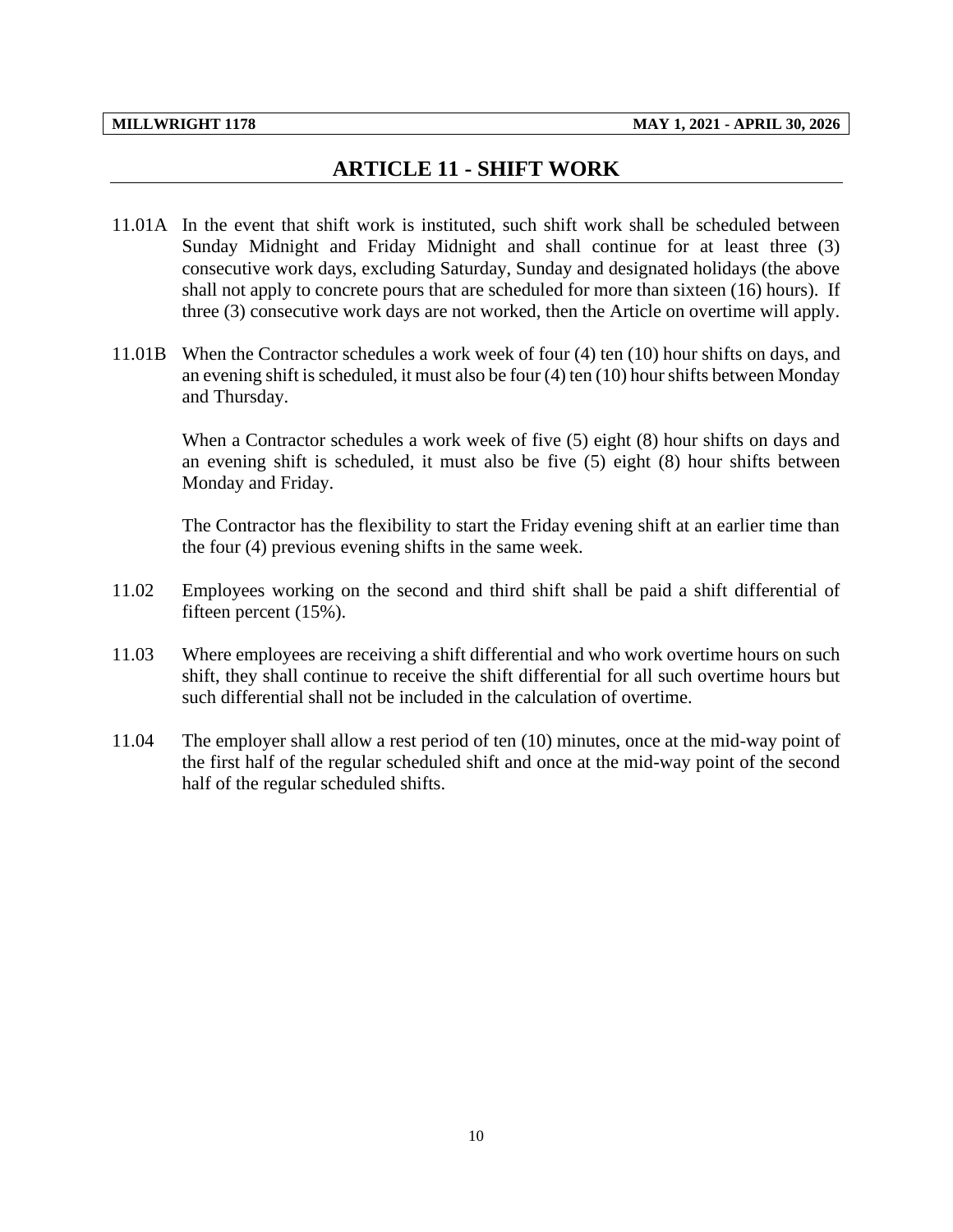# **ARTICLE 12 - WAGES**

<span id="page-13-1"></span><span id="page-13-0"></span>12.01 Schedule "A", setting forth the hourly rates of pay, is attached hereto and forms part of this Agreement.

# **ARTICLE 13 - PAY PERIODS**

- 13.01 Employees shall be paid by cheque during the regular working hours on Thursday of each week. Alternatively, the employer has the discretion to pay employees by way of direct deposit or electronic deposit. If Thursday or Friday is a designated holiday, pay will be distributed on Wednesday. Not more than five (5) days pay shall be held back.
- 13.02 There shall be a clear statement of all earnings and deductions on each employee's payroll slip.
- 13.03 Should the cheques not be distributed as set out herein, the employee shall immediately notify the employer.
- 13.04 When cheques are not distributed on Thursday in accordance with this Article and the employee is not paid until after Monday of the following week, the employee shall receive one (1) day's pay at the basic hourly rate for each working day until the day the cheque is paid, commencing Tuesday through to Friday.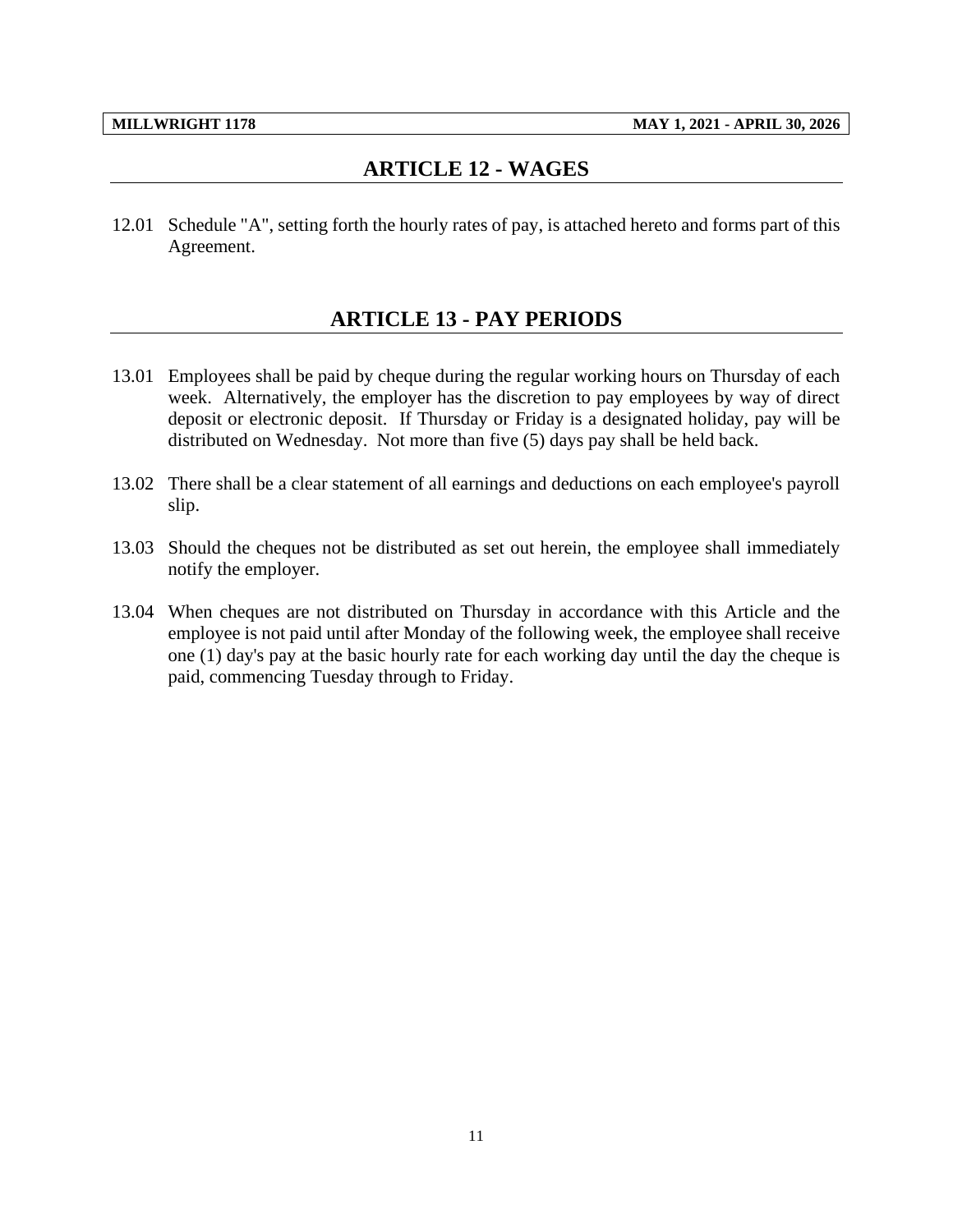# **ARTICLE 14 - REPORTING TIME**

- <span id="page-14-0"></span>14.01 Any employee, after being hired or referred to the job site upon request by the employer and reporting for work at the regular starting time and for whom no work is provided shall receive pay for two (2) hours at the regular rate of wage unless they have been notified before leaving their home not to report, provided they remain on the site for two (2) hours or are released by the employer. Any employee who reports for work and for whom work is provided and commences work shall receive not less than four (4) hours pay. The foregoing provisions shall apply to Saturday, Sunday and designated holidays, at double the straight time rate of pay. Exceptions, however, shall be when strike conditions make it impossible to put such an employee to work or when stoppage of work is occasioned thereby, when conditions arise which are beyond the control of the employer other than environmental conditions, or when an employee leaves work of their own accord.
- 14.02 When the employee is prevented from commencing work due to environmental conditions, they shall receive two (2) hours reporting time provided they remain on the project for the two (2) hours or are released by the employer.
- 14.03 The employer shall determine when weather conditions on the job are such that the workers shall not work.
- <span id="page-14-1"></span>14.04 Every employee who after the completion of their regular working hours are called out and required to work in an emergency outside regular working hours shall be paid at the applicable overtime rate but not less than four (4) hours straight time.

# **ARTICLE 15 - VACATION PAY AND HOLIDAY PAY**

15.01 Vacation and holiday pay allowance shall be paid to each worker in the amount of ten percent (10%) of total wages. Such allowance is to be paid weekly.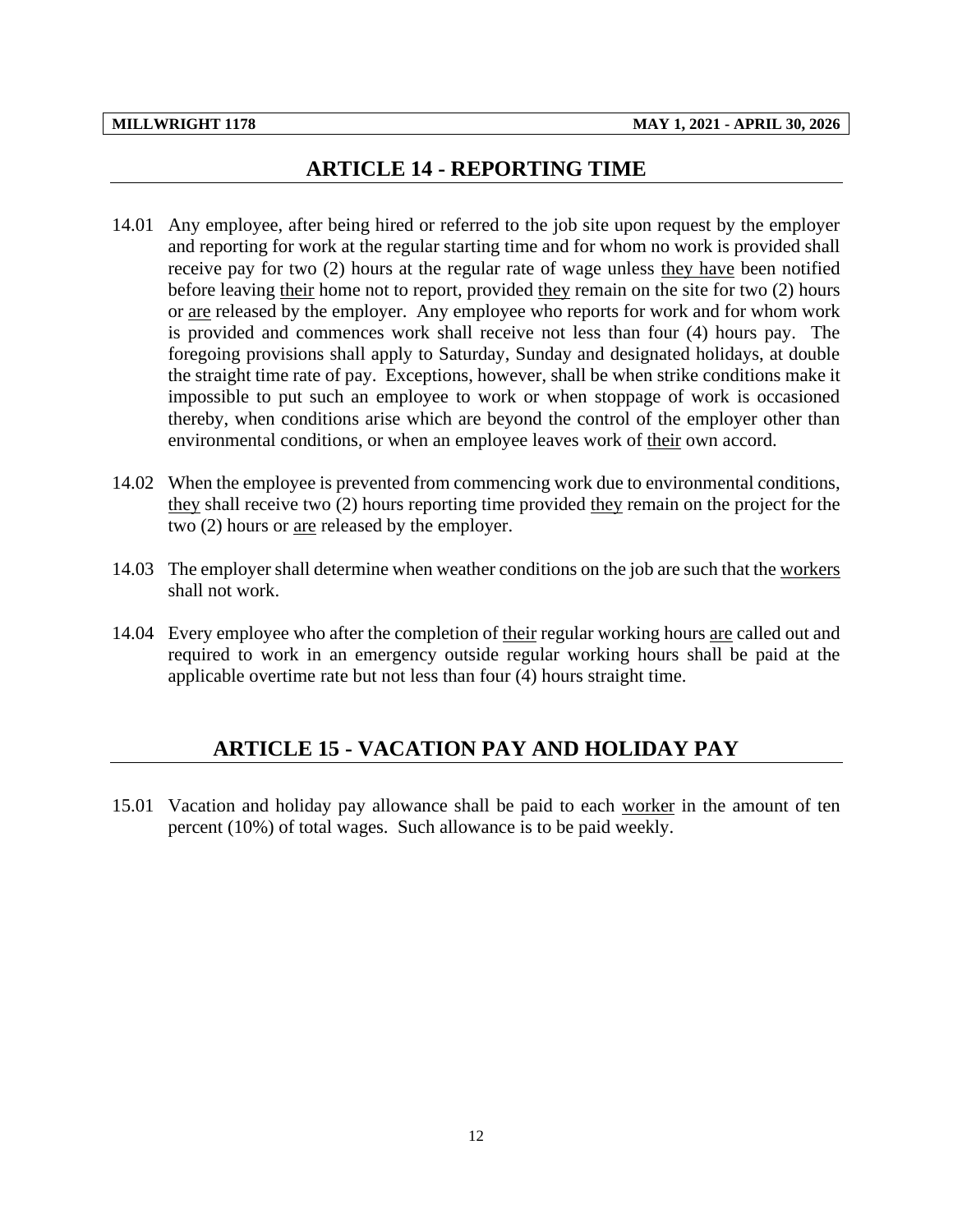# **ARTICLE 16 - TRAVEL AND BOARD ALLOWANCE**

- <span id="page-15-0"></span>16.01 Travel and board allowance will not be deducted from an employee's pay due to waiting time or inclement weather.
- 16.02 The employee shall be on the job at the regular starting time and work a full eight (8) hour shift. The employer shall pay a travelling allowance per day worked to all employees who, because of the location of the job site, are required to commute daily to the job from their permanent residence and they shall be reimbursed for their travel expenses by the most direct route normally travelled by a vehicle one (1) way, including tolls, as follows:

#### **Commuting Allowance**

| 60 – 79.9 Kilometres\$38.50 (thirty-eight dollars and fifty cents) |
|--------------------------------------------------------------------|
| 80 – 99.9 Kilometres\$49.50 (forty-nine dollars and fifty cents)   |

16.03 Board allowance will only apply after the employee has travelled one hundred (100) kilometres as set out in the Commuting Allowance, Article 16.02.

- 16.04 Under certain circumstances, if accommodation cannot be obtained at this rate and no Employer provided accommodations are made available, the employer shall pay the full cost of room and board.
- 16.05 When an employee is instructed to move from shop to job, job to job, or from job to shop within the working day, transportation shall be provided; or when an employee uses their own vehicle at the employer's request they shall be paid a travel allowance per kilometre as follows:

Fifty-nine cents (\$0.59) per kilometre

It is agreed this figure shall be adjusted as per CRA figures for the life of this agreement.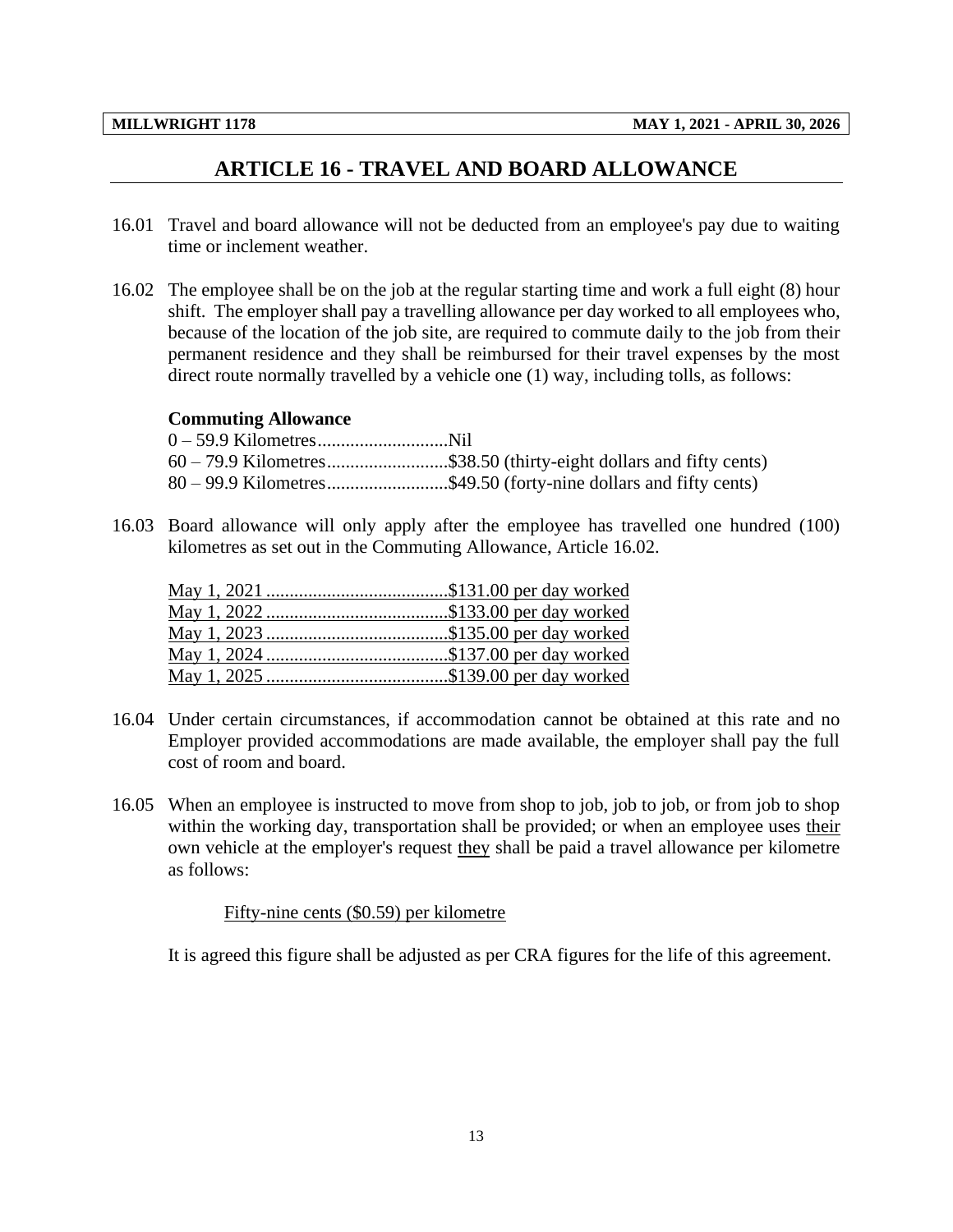#### **ARTICLE 17 - GRIEVANCE & ARBITRATION PROCEDURE**

- <span id="page-16-0"></span>17.01 The Parties being aware of the high cost of Arbitration agree that they may wish to utilize professional Alternative Dispute Resolution Procedures as are available through the Province of Nova Scotia or from other sources. Both Parties agree to use their best efforts to implement Alternative Dispute Resolution Procedures as appropriate in the resolution of disputes.
- <span id="page-16-1"></span>17.02 Failing prompt resolution, the grievance may then be settled in the manner provided by Section 107 of the Trade Union Act, Chapter 475, R.S.N.S. 1989, as amended.

# **ARTICLE 18 - JURISDICTIONAL DISPUTES**

- 18.01 A mark-up will be held with each Contractor not later than the commencement of the Contractor's work on all Industrial plants or projects and no assignments shall be made before this mark-up. Mark-up assignments shall also apply to all sub-contractors. If a jurisdictional dispute arises once the work has commenced, assignments will be made in accordance with procedures, rules and regulations of the National Joint Board Building Trades Department, AFL & CIO. The work assignment shall not be completed until a meeting on site has been convened with all Parties involved and until a subsequent meeting (not later than twenty-four (24) hours) has taken place, at which time the Contractor shall present the work assignment on paper to all Parties. The Contractor shall make available detailed drawings of the work in dispute, subject to any written restrictions the owner may have.
- 18.02 In the event such jurisdictional dispute cannot be settled on a local basis by the Unions involved, such dispute shall be submitted to the International Unions involved for settlement without permitting it to interfere in any way with the progress of the work at any time. In the event the dispute is not settled by the International Unions involved, it shall then be submitted to the National Joint Board for resolution, which shall be binding on the Parties. It is understood and agreed, however, that if the dispute causes any delay in the progress of the work or gives rise to an apprehended delay, any of the Parties hereto may apply to the Labour Relations Board (Nova Scotia), Construction Panel, for an Interim Order under Section 50 of the Trade Union Act, R.S. c. 475, s. 1.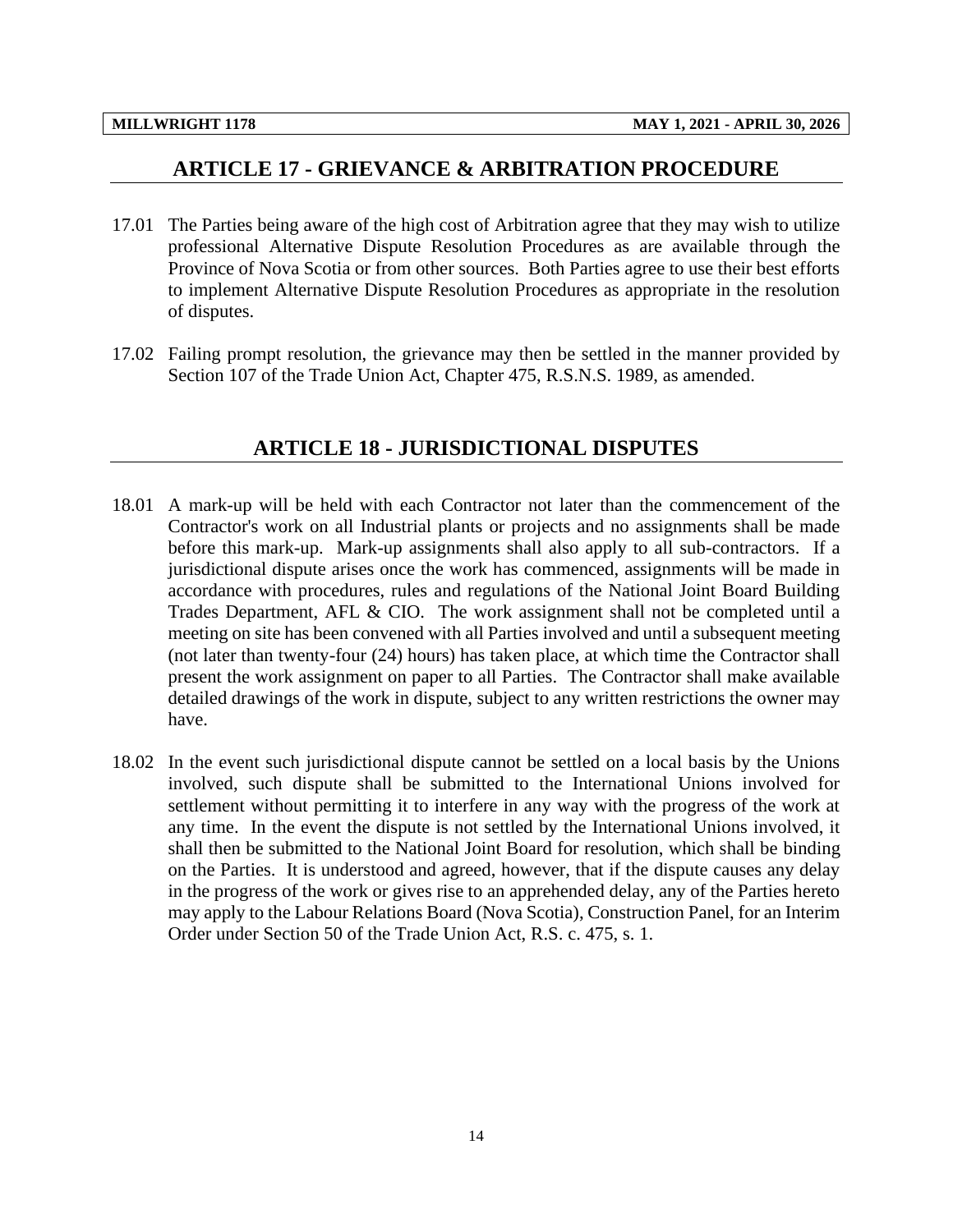# **ARTICLE 19 - EMPLOYMENT OUTSIDE THE COLLECTIVE AGREEMENT**

<span id="page-17-0"></span>19.01 Any Union member who goes to work, at the Trade, for an employer who is not bound to this Collective Agreement shall, unless such employment is part of a Union organizing effort, lose their place on the Union out-of-work list. In addition, any such member shall be ineligible for name-hire and shall remain ineligible for name-hire for a period of one (1) year following the date of restoration to the Union list.

# **ARTICLE 20 - HEALTH & SAFETY**

- <span id="page-17-1"></span>20.01 Employees are required to report any unsafe conditions or unsafe equipment which they observe to the employer.
- 20.02 Adequate toilet facilities, heated when necessary, shall be provided on all jobs. Same to be kept clean and sanitary at all times. Flush toilets shall be made available where available and if practicable.
- 20.03 The employer shall provide cool, sanitary drinking water facilities on all jobs, as well as hand cleaner, paper towels and toilet tissue.
- 20.04 Adequate enclosed quarters, heated when necessary, shall be provided on all jobs for employees to change clothes and eat their lunch. An area of the quarters will be used for no other purpose.
- 20.05 The employer shall supply approved safety helmets and such other safety equipment as the employee is not required to provide and, when necessary, shall supply rain suits and rubber boots at no charge to the employee. Tools, safety equipment and other attire furnished by the employer shall be the responsibility of the employee, subject to normal wear and tear, and shall be returned on termination of employment or as the employer may require. The cost of any such equipment not returned may be deducted from the employee's wages.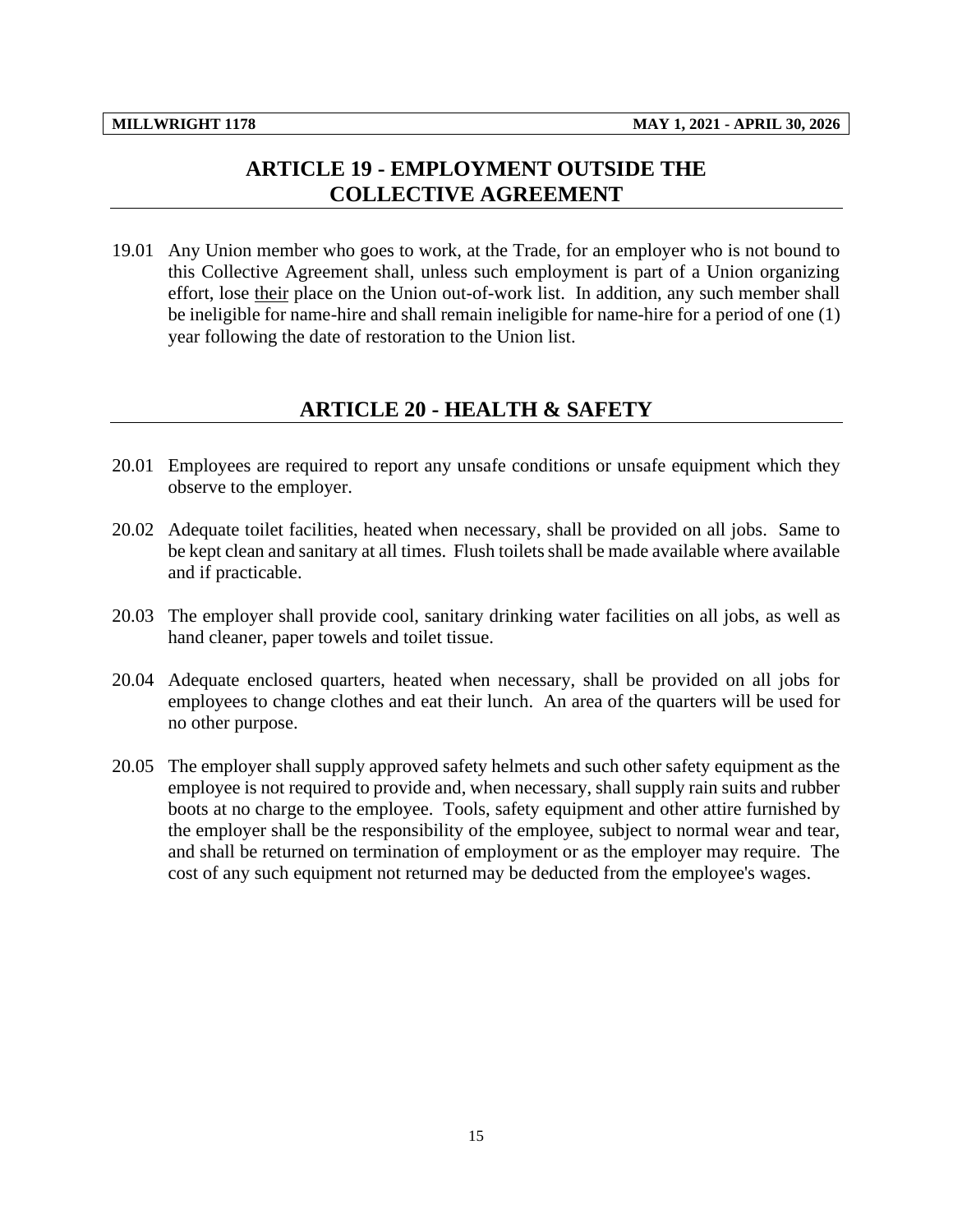- 20.06 The employer shall supply, when necessary, acid protective clothing, safety glasses, welding gloves and hat liner at no cost to the employee. The employer shall supply coveralls on repair work.
- 20.07 On abnormally corrosive maintenance, revamp and repair work in which employee's clothing may be abnormally or permanently damaged the employer shall supply the necessary protective clothing or a set of coveralls at no cost to the employee.
- 20.08 Employees and employers shall comply with all applicable provisions of Provincial Health, Sanitation, Safety Laws and Regulations in addition to those rules established by the employer.
- 20.09 The construction, maintenance and operation of camp facilities, if provided at the projects, shall be in compliance with all applicable regulations of the Department of Labour and the Department of Health.
- 20.10 If an employee sustains an accidental injury during working hours and has to receive offsite medical attention, such employee, if entitled to board allowance, shall receive board allowance for the day on which they sustain such accidental injury.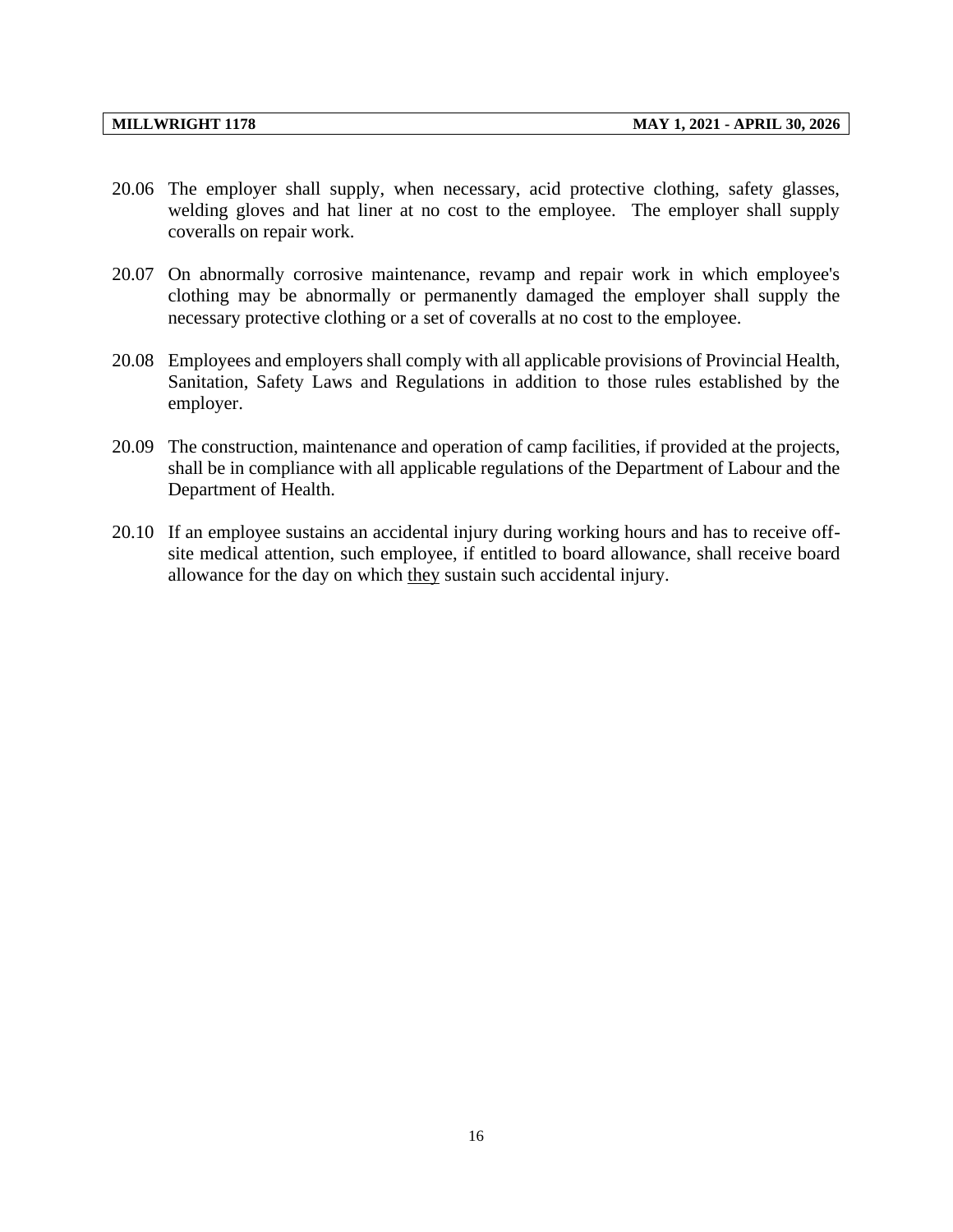### **ARTICLE 21 - SHELTER, TOOL, SAFETY, TOOL CRIB**

- <span id="page-19-0"></span>21.01 Every employee must have and maintain a proper kit of tools and it shall be the responsibility of the employer or their representative in conjunction with the Job Steward to check the employees' tools to be sure they have, and maintain, the required tools.
- 21.02 At commencement of employment the employee must present to the employer a list of personal tools in their kit. A list of required tools shall be provided by the employee as set forth in Schedule "C".
- 21.03 The employer agrees to furnish a heated, dry, locked facility for the safekeeping of all millwright tools on all jobs; same to be kept locked when Millwrights are not working. Storage of tools must be in such a way as to prevent damage to tool boxes and/or tools.
- 21.04 Employees shall have five (5) minutes before Noon and ten (10) minutes before quitting time for the purpose of picking up and storing tools.
- 21.05 Employees' tools damaged or stolen while under the protection of the employer's lock and key shall be replaced, or a sum equivalent to the value of the tools shall be paid by the employer within seven (7) days of proof of loss.
- 21.06 Employees' tools legitimately damaged while performing work for the employer shall be replaced, repaired or a sum equivalent to the value of the tools shall be paid by the employer within seven (7) days of the reported damage. The above applicable provided such damage is not due to any negligence on the part of the employee and that the damaged tool is returned to the employer. Abuse of this provision by employees may result in disciplinary action.
- 21.07 Employees' clothes, if burned in the quarters provided by the employer, shall be replaced to a maximum of one hundred dollars (\$100.00) upon reasonable proof of loss.
- 21.08 When an exclusive Millwright tool crib is established a Millwright Journeyperson shall be in charge of such crib.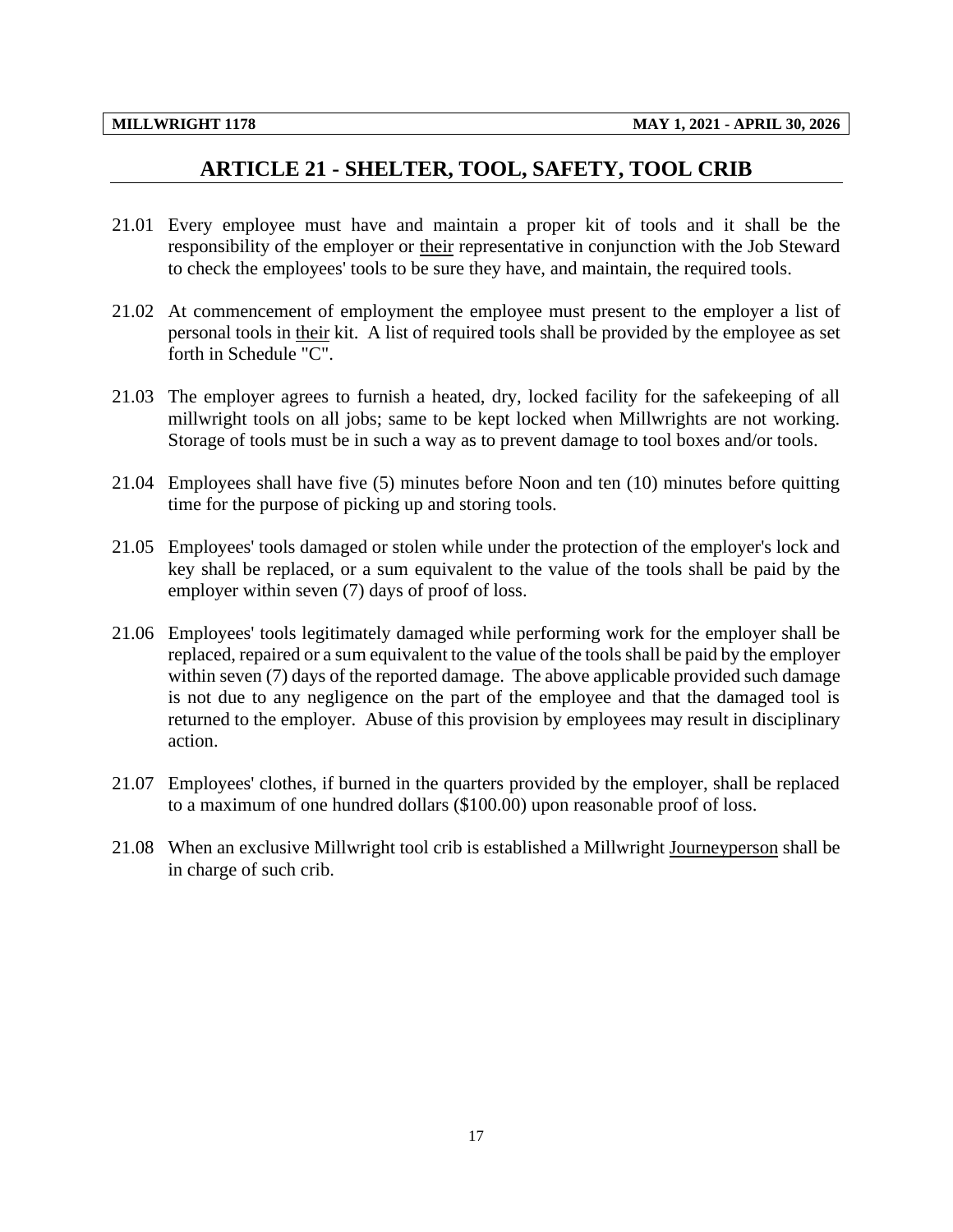# **ARTICLE 22 - ACCESS TO PROJECT**

<span id="page-20-0"></span>22.01 Business Representatives of the Union shall have access to all projects or jobs during working hours, but in no case shall their visits interfere with the progress of the work. Whenever regulations prevent access to any project or job the employer will assist the Union Representative in the obtaining of the necessary pass or permission to gain access to the job or project.

### **ARTICLE 23 - WELDING TEST**

<span id="page-20-1"></span>23.01 Whenever a welding test is required by the employer it is agreed that the employee, while taking such test, shall be in the employ of the employer and such test taken on the employer's time. Any Millwright for whom a welding test is required shall be eligible to be re-tested.

# **ARTICLE 24 - NO STRIKE - NO LOCKOUT**

- <span id="page-20-2"></span>24.01 It is agreed that there shall be no strikes, lockouts, slowdowns, or collective action by either Party during the life of this Agreement.
- 24.02 Participation by an employee or group of employees in an act violating the above provision may be cause for disciplinary action.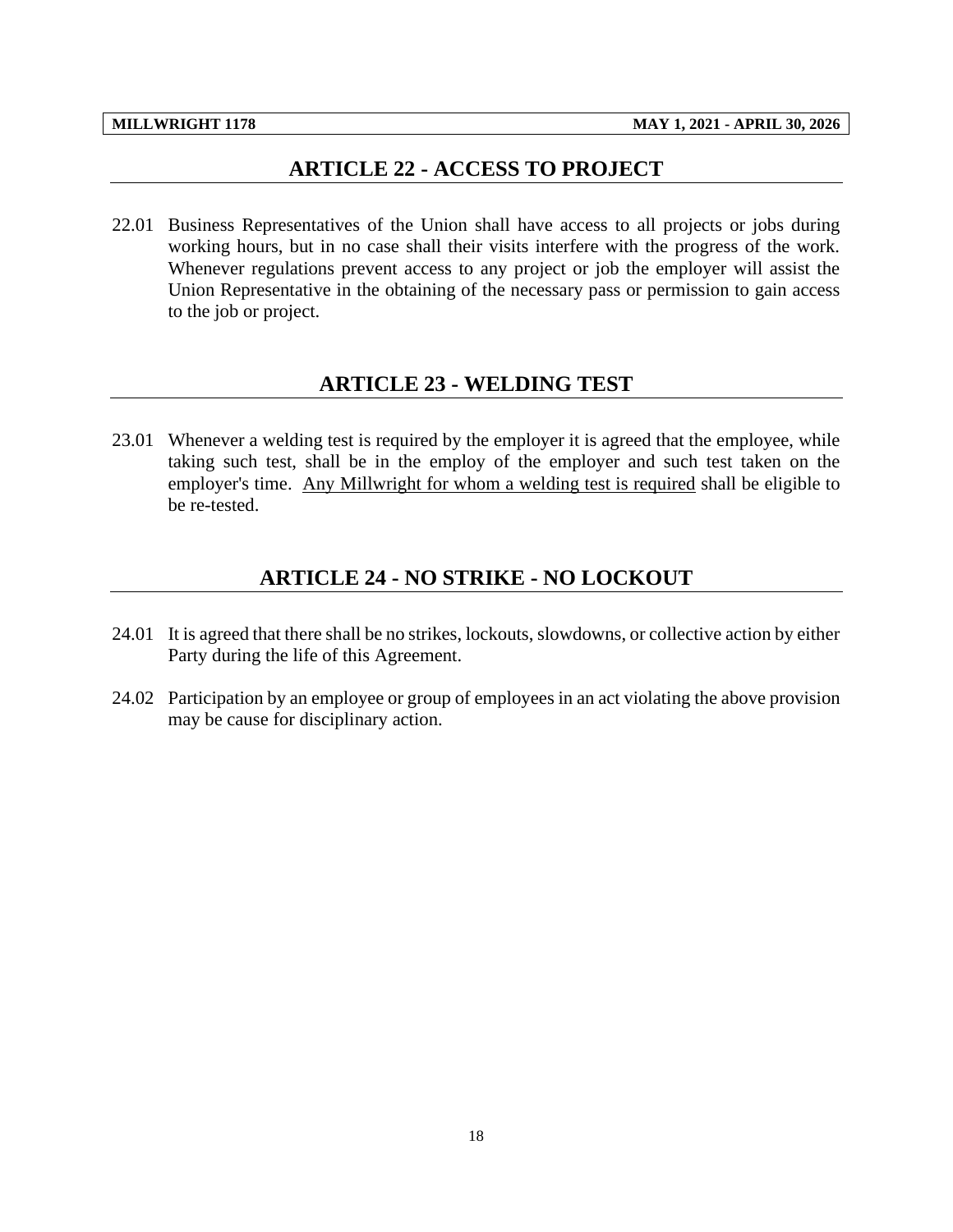# **ARTICLE 25 - SUB-CONTRACTS**

<span id="page-21-0"></span>The employer agrees:

- 25.01 That it will incorporate as a term and condition of any sub-contract that the conditions of this Agreement shall be observed by any sub-contractor as though the same formed part of its Collective Agreement with the Union.
- 25.02 To have any such sub-contractor acknowledge in writing that they have notice of this Agreement and that they will abide by the Agreement and Schedules "A", "B" and "C".
- <span id="page-21-1"></span>25.03 For the purpose of this clause, "sub-contractor" shall mean any Contractor who performs work for the employer on the project site or as defined in Schedule "A".

# **ARTICLE 26 - GENERAL FOREPERSON**

26.01 Where a General Foreperson is required then such General Foreperson shall be employed from members of the Union when such qualified workers are available. Where qualified workers are not available the employer may employ a General Foreperson elsewhere.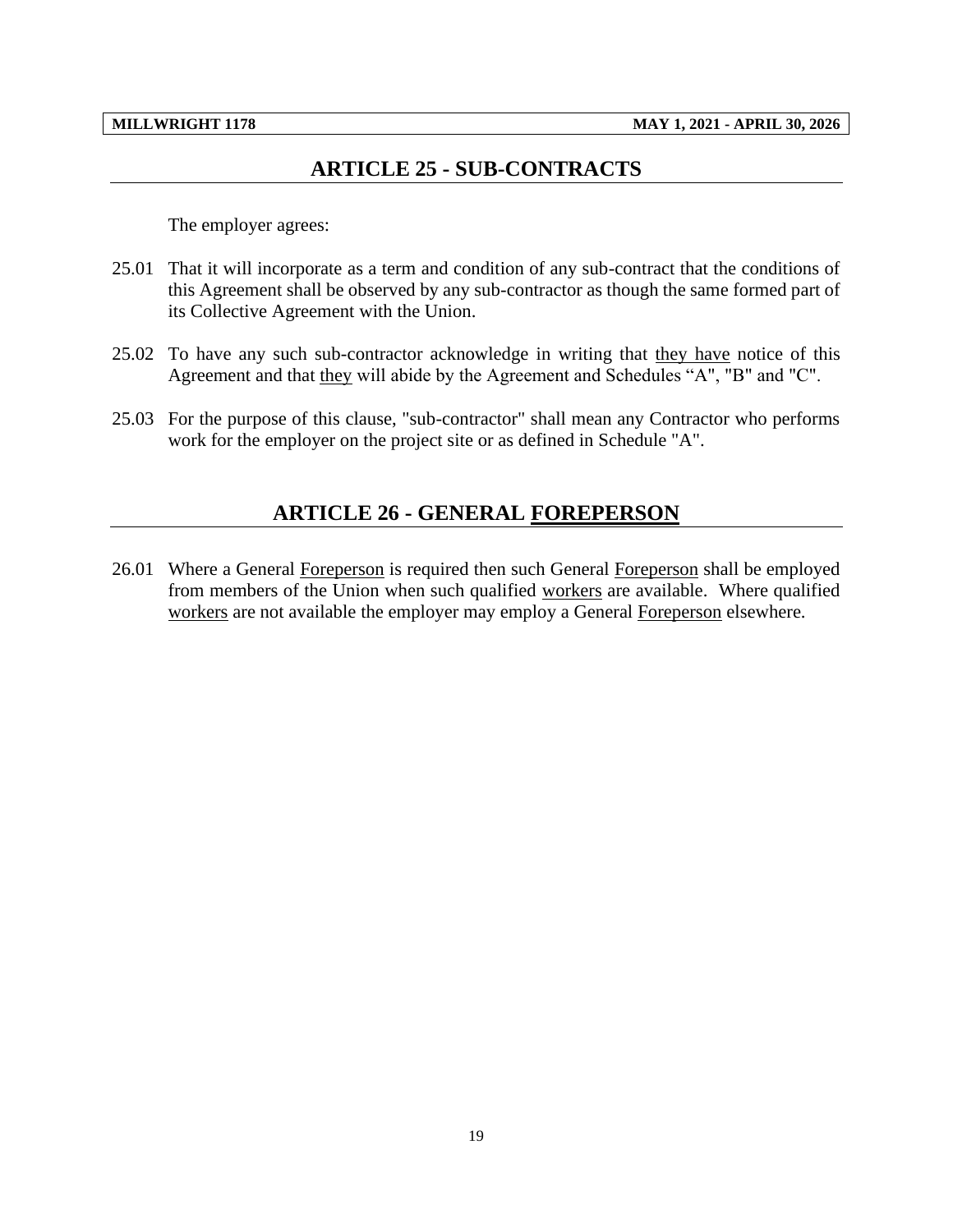# <span id="page-22-0"></span>**ARTICLE 27 - EMPLOYER DEDUCTIONS AND CONTRIBUTIONS**

27.01 Employers bound by this Agreement shall remit monthly to the Administrator of Records before the tenth (10th) day of the month following, the following sums, per hour paid:

# **JOURNEYPERSONS**

| <b>MAJOR INDUSTRIAL WORK - Employer Deductions and Contributions</b>                                                      |             |             |             |             |             |  |  |  |  |
|---------------------------------------------------------------------------------------------------------------------------|-------------|-------------|-------------|-------------|-------------|--|--|--|--|
|                                                                                                                           | May 1, 2021 | May 1, 2022 | May 1, 2023 | May 1, 2024 | May 1, 2025 |  |  |  |  |
| Benefit Plan<br>(Employer Contribution)                                                                                   | \$2.25      | \$2.25      | \$2.25      | \$2.25      | \$2.25      |  |  |  |  |
| Pension Plan<br>(Employer Contribution) This<br>is composed of 18% of Hourly<br>Rate and Vacation & Holiday<br>Allowance. | \$7.80      | \$7.89      | \$8.02      | \$8.15      | \$8.28      |  |  |  |  |
| Millwrights Training<br>(Article 31 Union Dues, Article<br>$3.11)$ (One Cheque)                                           | \$1.00      | \$1.00      | \$1.00      | \$1.00      | \$1.00      |  |  |  |  |
| Industry Improvement Fund                                                                                                 | \$0.16      | \$0.16      | \$0.16      | \$0.16      | \$0.16      |  |  |  |  |
| Promotion Fund                                                                                                            | \$0.12      | \$0.12      | \$0.12      | \$0.12      | \$0.12      |  |  |  |  |

| <b>ALL OTHER WORK - Employer Deductions and Contributions</b>                                                             |             |             |             |        |                           |  |  |  |
|---------------------------------------------------------------------------------------------------------------------------|-------------|-------------|-------------|--------|---------------------------|--|--|--|
|                                                                                                                           | May 1, 2021 | May 1, 2022 | May 1, 2023 |        | May 1, 2024   May 1, 2025 |  |  |  |
| Benefit Plan<br>(Employer Contribution)                                                                                   | \$2.25      | \$2.25      | \$2.25      | \$2.25 | \$2.25                    |  |  |  |
| Pension Plan<br>(Employer Contribution) This<br>is composed of 18% of Hourly<br>Rate and Vacation & Holiday<br>Allowance. | \$7.33      | \$7.41      | \$7.55      | \$7.67 | \$7.81                    |  |  |  |
| Millwrights Training<br>(Article 31 Union Dues, Article<br>3.11) (One Cheque)                                             | \$1.00      | \$1.00      | \$1.00      | \$1.00 | \$1.00                    |  |  |  |
| Industry Improvement Fund                                                                                                 | \$0.16      | \$0.16      | \$0.16      | \$0.16 | \$0.16                    |  |  |  |
| Promotion Fund                                                                                                            | \$0.12      | \$0.12      | \$0.12      | \$0.12 | \$0.12                    |  |  |  |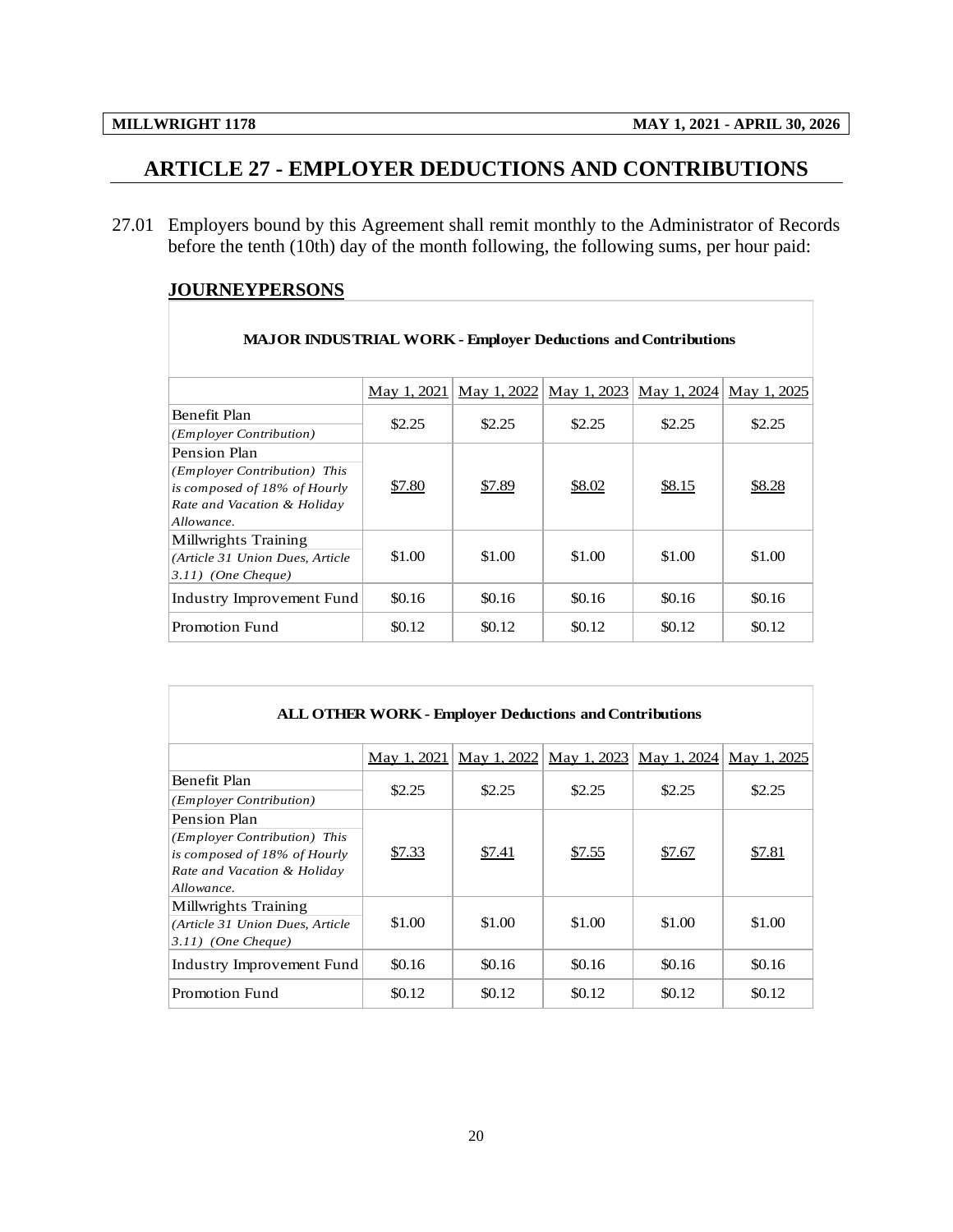# **APPRENTICES**

| <b>MAJOR INDUSTRIAL WORK - Employer Deductions and Contributions</b>                     |          |             |             |             |             |             |  |  |
|------------------------------------------------------------------------------------------|----------|-------------|-------------|-------------|-------------|-------------|--|--|
|                                                                                          |          | May 1, 2021 | May 1, 2022 | May 1, 2023 | May 1, 2024 | May 1, 2025 |  |  |
| Benefit Plan<br>( <i>Employer Contribution</i> )                                         |          | \$2.25      | \$2.25      | \$2.25      | \$2.25      | \$2.25      |  |  |
| Pension Plan                                                                             | 1st Year | \$4.60      | \$4.65      | \$4.73      | \$4.81      | \$4.88      |  |  |
| (Employer Contribution) This                                                             | 2nd Year | \$5.39      | \$5.46      | \$5.55      | \$5.64      | \$5.73      |  |  |
| is composed of 18% of Hourly<br>Rate and Vacation & Holiday                              | 3rd Year | \$6.22      | \$6.30      | \$6.40      | \$6.51      | \$6.61      |  |  |
| Allowance.                                                                               | 4th Year | \$7.00      | \$7.08      | \$7.20      | \$7.32      | \$7.43      |  |  |
| Millwrights Training<br>(Article 31 Union Dues, Article 3.11)<br>$(One \textit{Change})$ |          | \$1.00      | \$1.00      | \$1.00      | \$1.00      | \$1.00      |  |  |
| Industry Improvement Fund                                                                |          | \$0.16      | \$0.16      | \$0.16      | \$0.16      | \$0.16      |  |  |
| <b>Promotion Fund</b>                                                                    |          | \$0.12      | \$0.12      | \$0.12      | \$0.12      | \$0.12      |  |  |

| <b>ALL OTHER WORK - Employer Deductions and Contributions</b>                 |          |             |             |             |             |             |  |  |
|-------------------------------------------------------------------------------|----------|-------------|-------------|-------------|-------------|-------------|--|--|
|                                                                               |          | May 1, 2021 | May 1, 2022 | May 1, 2023 | May 1, 2024 | May 1, 2025 |  |  |
| Benefit Plan<br>(Employer Contribution)                                       |          | \$2.25      | \$2.25      | \$2.25      | \$2.25      | \$2.25      |  |  |
| Pension Plan                                                                  | 1st Year | \$4.31      | \$4.36      | \$4.45      | \$4.52      | \$4.60      |  |  |
| (Employer Contribution) This                                                  | 2nd Year | \$5.06      | \$5.13      | \$5.21      | \$5.31      | \$5.40      |  |  |
| is composed of 18% of Hourly<br>Rate and Vacation & Holiday                   | 3rd Year | \$5.81      | \$5.89      | \$5.99      | \$6.09      | \$6.19      |  |  |
| Allowance.                                                                    | 4th Year | \$6.60      | \$6.69      | \$6.80      | \$6.92      | \$7.04      |  |  |
| Millwrights Training<br>(Article 31 Union Dues, Article 3.11)<br>(One Cheque) |          | \$1.00      | \$1.00      | \$1.00      | \$1.00      | \$1.00      |  |  |
| Industry Improvement Fund                                                     |          | \$0.16      | \$0.16      | \$0.16      | \$0.16      | \$0.16      |  |  |
| <b>Promotion Fund</b>                                                         |          | \$0.12      | \$0.12      | \$0.12      | \$0.12      | \$0.12      |  |  |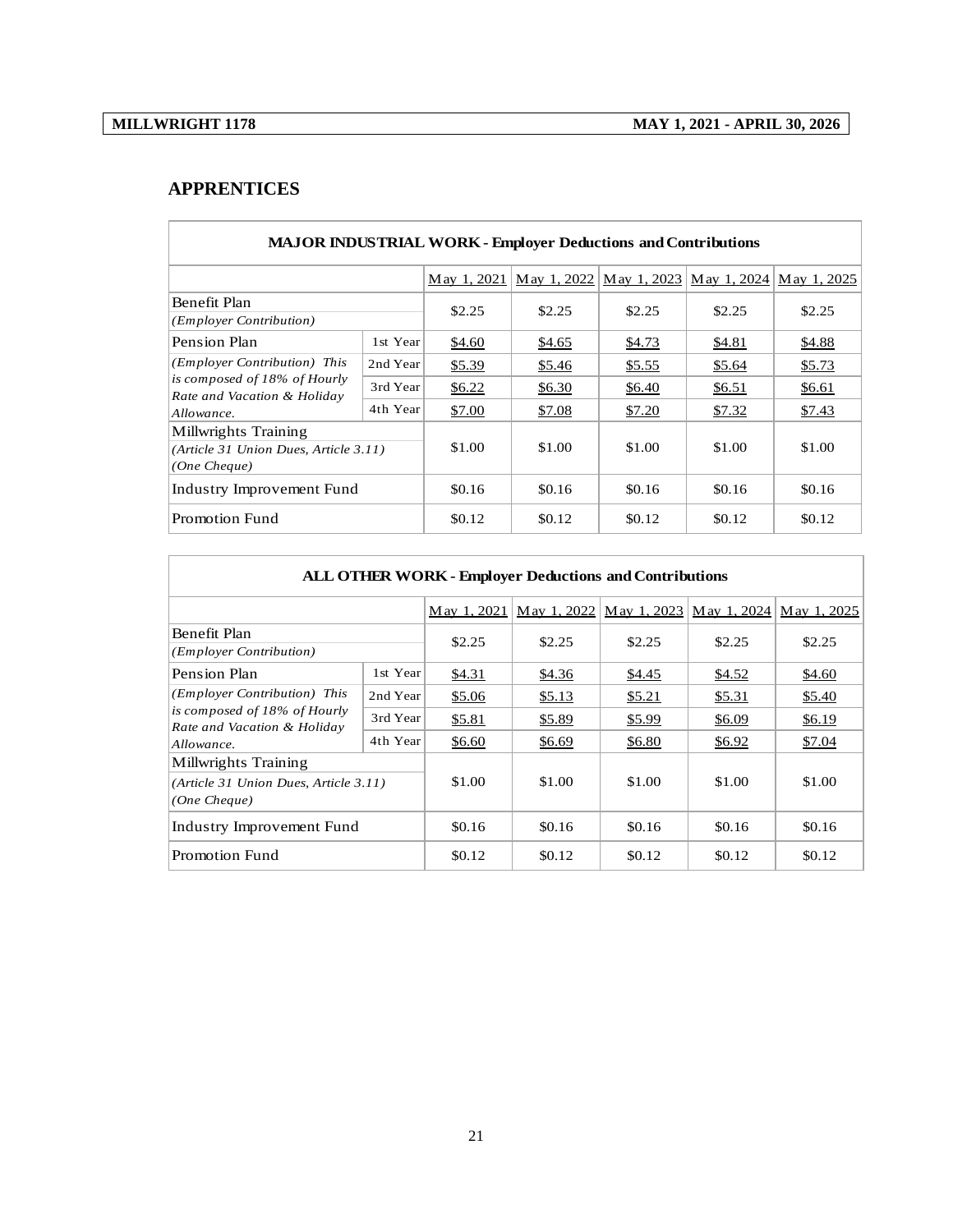27.02 Remittances for the Benefit Plan, Pension Plan shall be made on forms provided indicating the specific fund breakdown and sent to:

**Millwrights Local 1178 Benefit Trust Funds**

c/o Coughlin & Associates Ltd. PO Box 764 Winnipeg, MB R3C 2L4 Toll Free: 1-888-204-1234 Phone: 204-942-4438 Fax: 204-943-5998

27.03 All employers shall make the required contributions/remittances to the Millwrights Training Fund on the forms provided by the Administrator of the Millwrights Training Fund and shall send the completed forms to:

> **The Administrator** Millwright Local 1178 Training Fund P.O. Box 358, 139 Beaufort Street Stellarton, Nova Scotia B0K 1S0 (902) 752-3176 (902) 755-6244

27.04 All employers shall make the required contributions/remittances to the Industry Improvement Fund on the forms provided by the Administrator of the Industry Improvement Fund and shall send the completed forms to:

> **The Administrator** Industry Improvement Fund 260 Brownlow Avenue, Unit No. 1 Dartmouth, Nova Scotia B3B 1V9

27.05 It is agreed that the Parties shall institute a Promotion Fund to be governed and controlled by the Union and that the employer shall contribute and remit twelve cents (\$0.12) per hour paid to:

> **The Administrator** Millwright 1178 Promotion Fund PO Box 358 139 Beaufort Street Stellarton, NS B0X 1S0

27.06 The Parties to this Collective Agreement agree that, in the interest of transparency, either Party may request of the other Party a report detailing the number of labour hours remitted per contractor under Article 27 during the prior six (6) months, in order to ensure consistent reporting. Such a request shall be made a maximum of two (2) times per year. Reports provided shall not be shared with individual contractors.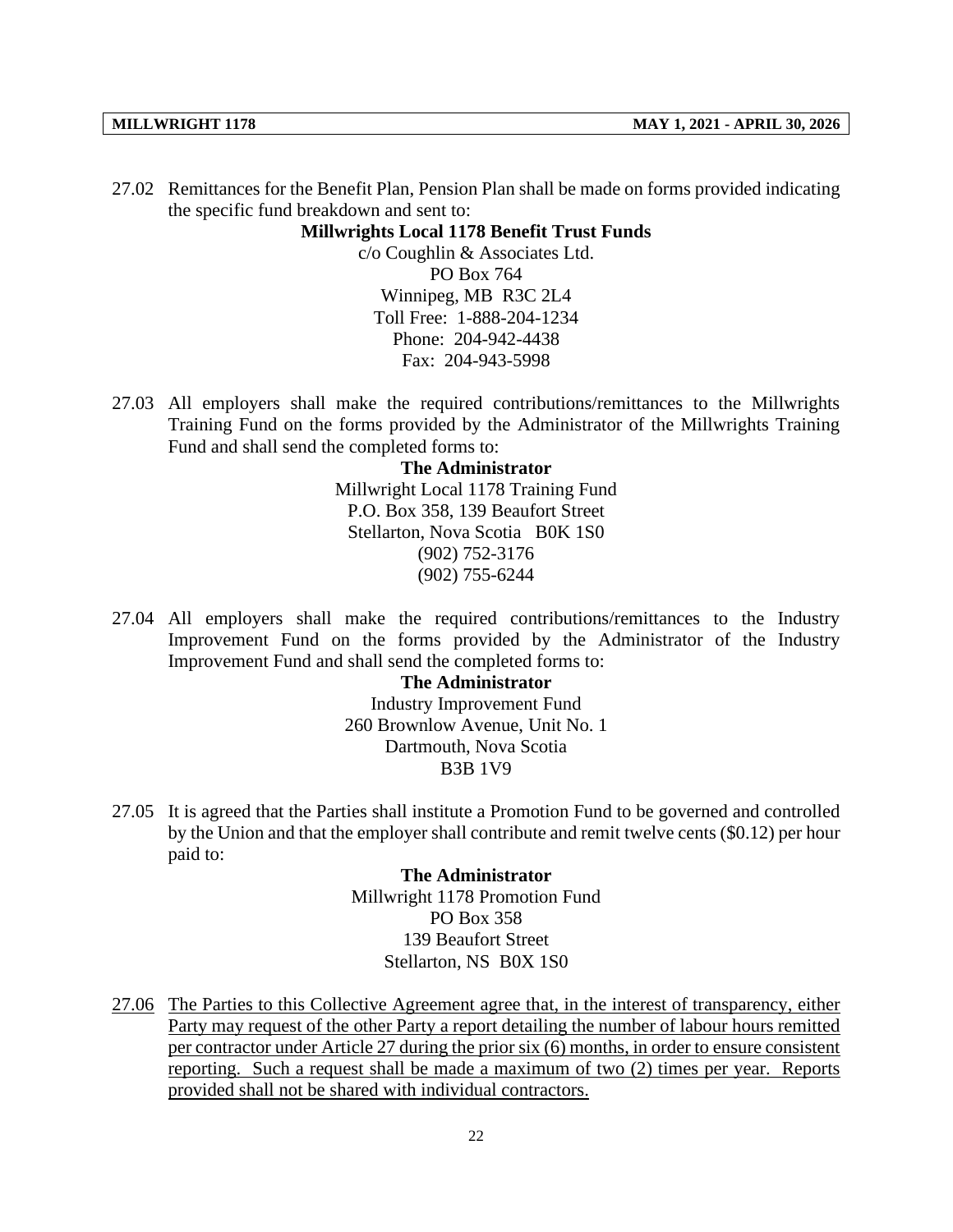### **ARTICLE 27A – BENEFIT BOND**

- <span id="page-25-0"></span>27A.01 Before members of Local 1178 are dispatched, to any Employer who has not been a party to the Millwrights Collective Agreement for a minimum of twelve (12) months, such Employer shall provide security for a period of one (1) year in the amount of twenty thousand dollars (\$20,000.00). This twenty thousand dollar (\$20,000.00) security shall be used by the Union in the event of a default of payment by the said Employer of Welfare and/or Pension, Employers, Millwrights, Training, Health & Safety and Industry Improvement Fund contributions as set forth in the aforesaid Collective Agreement. The twenty thousand dollar (\$20,000.00) security shall be returned by the Union to the Employer after thirty (30) days from the expiry of the one (1) year period that the security was provided by the Employer including accumulated interest where the Employer has not defaulted in any payments required for the Welfare, Pension, Employers, Millwrights, Training, Health & Safety and Industry Improvement Fund referred to herein, within the one (1) year period.
- 27A.01A The J.C.C. has the discretion to require the satisfaction of the bond by a payment schedule of not less than five hundred dollars (\$500.00) per month payable in advance until the amount as determined by the J.C.C. When a payment schedule is instituted for a company, the monthly payment may be varied upwards as the Millwright workforce increases, until the full sum required is lodged with the Union. The discretion to grant a payment schedule, and/or to vary such schedule, lies absolutely in the decision of the J.C.C. and is final and in arbitrable.
- 27A.02 During the one (1) year term, when the Employer is in default of any of the Welfare, Pension, Employers, Millwrights, Training, Health & Safety and Industry Improvement Fund payments, the Union shall have the right to cash the security in default of such payments by Employers as provided by this Collective Agreement.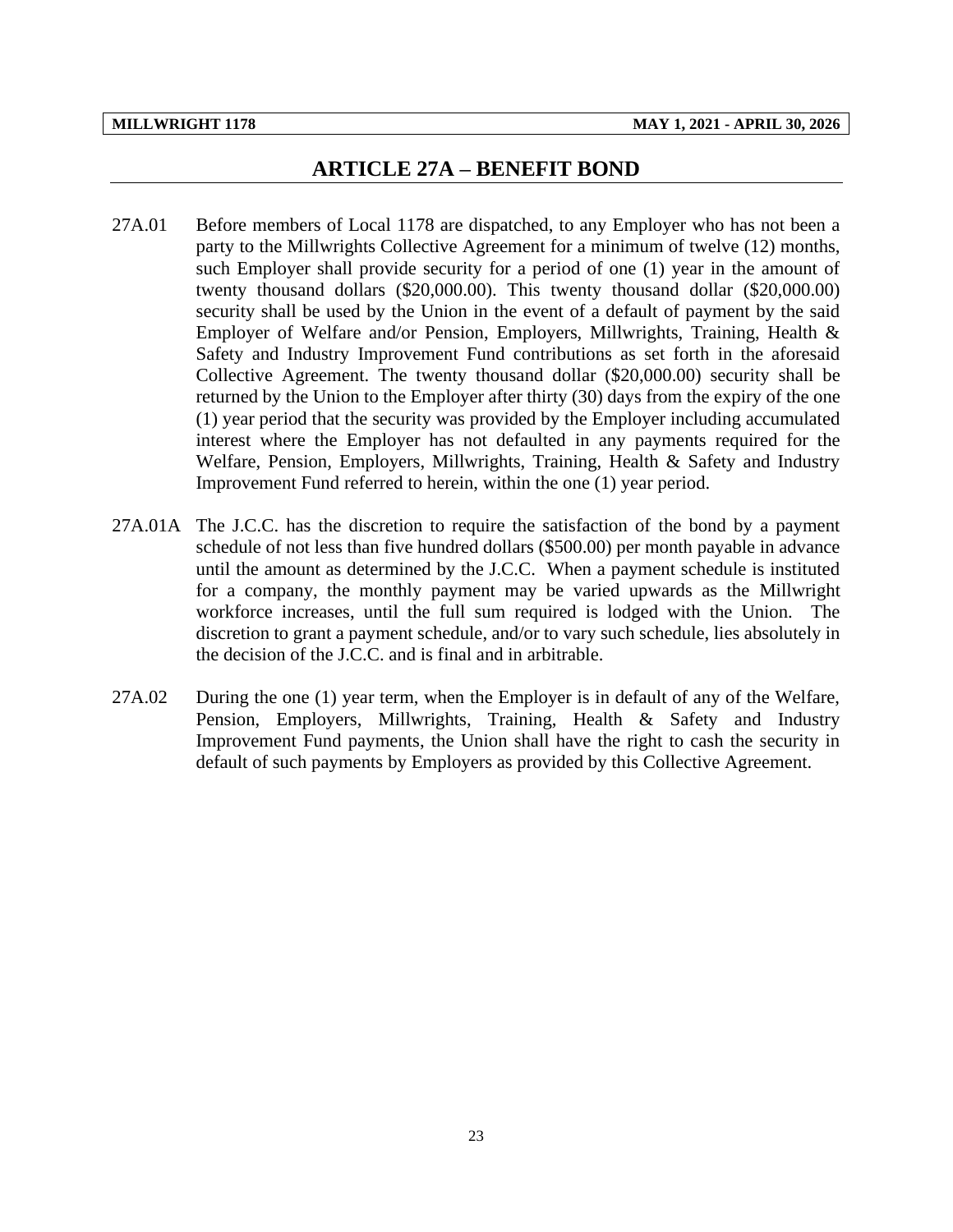# **ARTICLE 28 - BENEFIT PLAN**

<span id="page-26-0"></span>The Parties hereto agree to the Benefit Plan as follows:

- 28.01 The Trust Document under which the fund is controlled shall provide for Trustees equal in number and in power appointed by each of the Parties hereto.
- 28.02 The employer shall make contributions in accordance with Article 27.
- 28.03 The Benefit Plan shall be professionally administered and all monies so accrued during a calendar month will be payable not later than the tenth (10th) day of the month following to:

# **The Millwrights Benefit Plan Trust Fund of Nova Scotia**

c/o Coughlin & Associates Ltd.

- 28.04 Each employer shall sign a Participation Agreement as approved by the Trustees.
- 28.05 Neither the Union nor the CLRA shall incur any legal liability with regard to claims arising from the Benefit Plan.
- 28.06 The Parties hereto agree that the Board of Trustees appointed pursuant to the Agreement and Declaration of Trust establishing the Benefit Plan shall have the authority to utilize the arbitration procedures set forth herein for the collection of delinquent accounts for contributions required to be made pursuant to this Article as agent for the Parties. Any arbitrator appointed pursuant to this Clause is hereby expressly conferred jurisdiction to deal with the awarding of contributions, damages and all related costs.
- 28.07 No grievance instituted by the Board of Trustees as agent to the Parties pursuant to this Article shall be defeated on the basis of any technical or procedural objection as to arbitrability, including any objection based on provisions pertaining to timeliness.
- 28.08 Notwithstanding the availability of grievance and arbitration procedures, it is further agreed between the Parties that the existence of this provision does not constitute a waiver of the rights of either of the Parties to this Collective Agreement or the Board of Trustees to proceed directly by way of Civil action in the Supreme Court of Nova Scotia with respect to the collection of any outstanding contributions, damages and costs.
- 28.09 It is agreed that provisions for an increase in the Benefit Plan will be implemented if so desired by the Local, with the employer contribution to be deducted from the wage rates contained herein, provided the employer receives sixty (60) days notice of such change.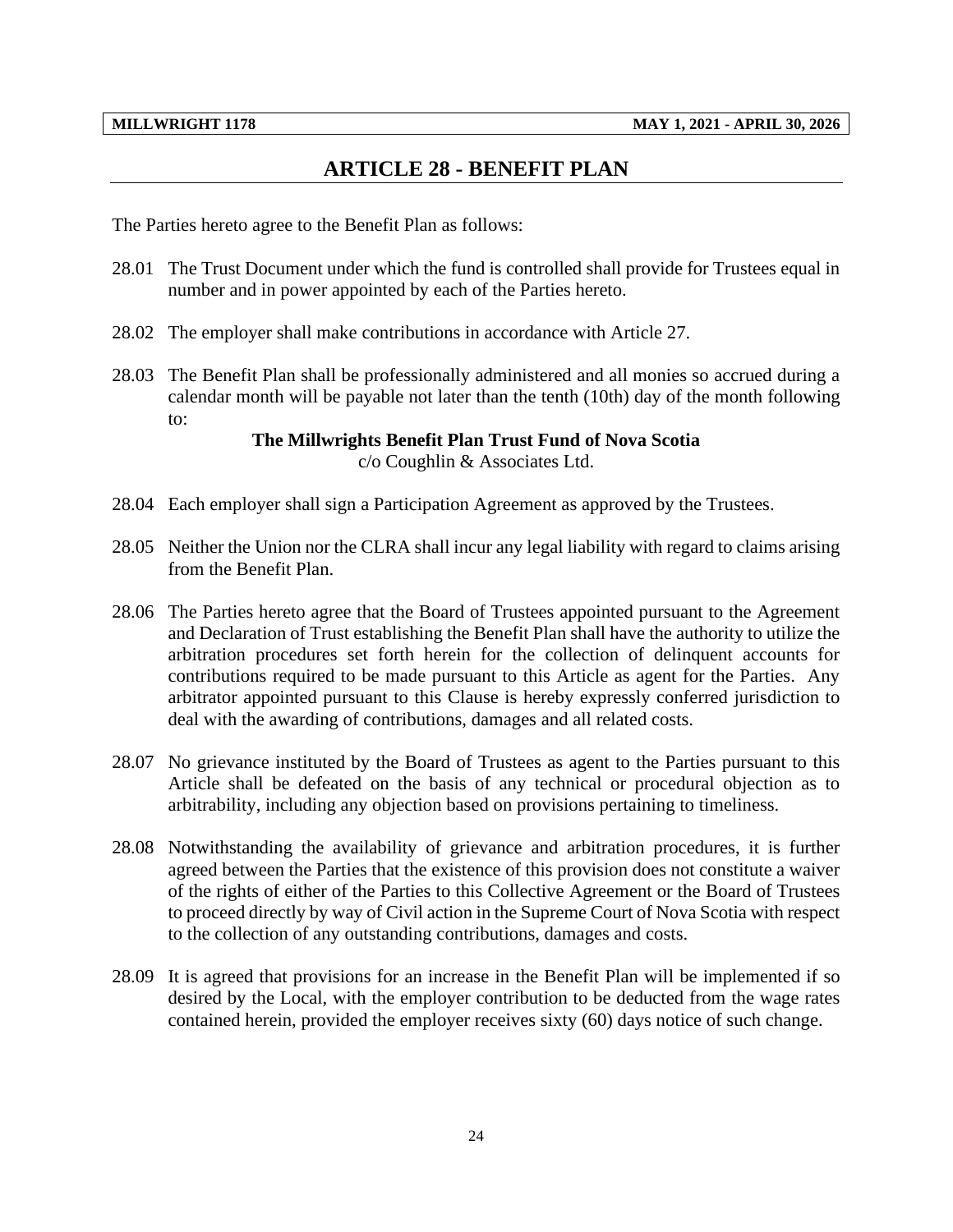# **ARTICLE 29 - PENSION PLAN**

<span id="page-27-0"></span>29.01 It is agreed that provisions for a Pension Plan will be implemented under the same conditions as the Benefit Plan. The employer shall make contributions in accordance with Article 27 - Employer Deductions and Contributions and the Trade Appendix to:

**Millwrights Local 1178 Benefit Trust Funds**

c/o Coughlin & Associates Ltd. PO Box 764 Winnipeg, MB R3C 2L4

# **ARTICLE 30 - INDUSTRY IMPROVEMENT FUND**

<span id="page-27-1"></span>30.01 All employers must contribute each month, by the fifteenth (15th) day of the following month, to the Industry Improvement Fund an amount of sixteen cents (\$0.16) for each hour paid in that month by any employee covered by this Agreement to:

> **The Administrator** Industry Improvement Fund 260 Brownlow Avenue, Unit No. 1 Dartmouth, NS B3B 1V9

- 30.02 This is a Fund that recognizes the importance of collective bargaining and the responsibility of the Parties towards positive labour relations. All employers who are bound by this Agreement through Accreditation, recognize their responsibility to contribute towards the cost of collective bargaining, either by membership in the CLRA or as a result of the principle Quantum Meruit.
- 30.03 The Parties hereto agree that the arbitration procedures set forth in this Collective Agreement may be used for the collection of delinquent accounts with respect to contributions required pursuant to this Article. Any arbitrator appointed pursuant to this clause, is hereby expressly conferred jurisdiction to deal with the awarding of contributions, damages and all related costs.
- 30.04 It is agreed that provisions for an increase in the IIF may be implemented if so desired by the CLRA, provided the Union is given sixty (60) days notice of such change.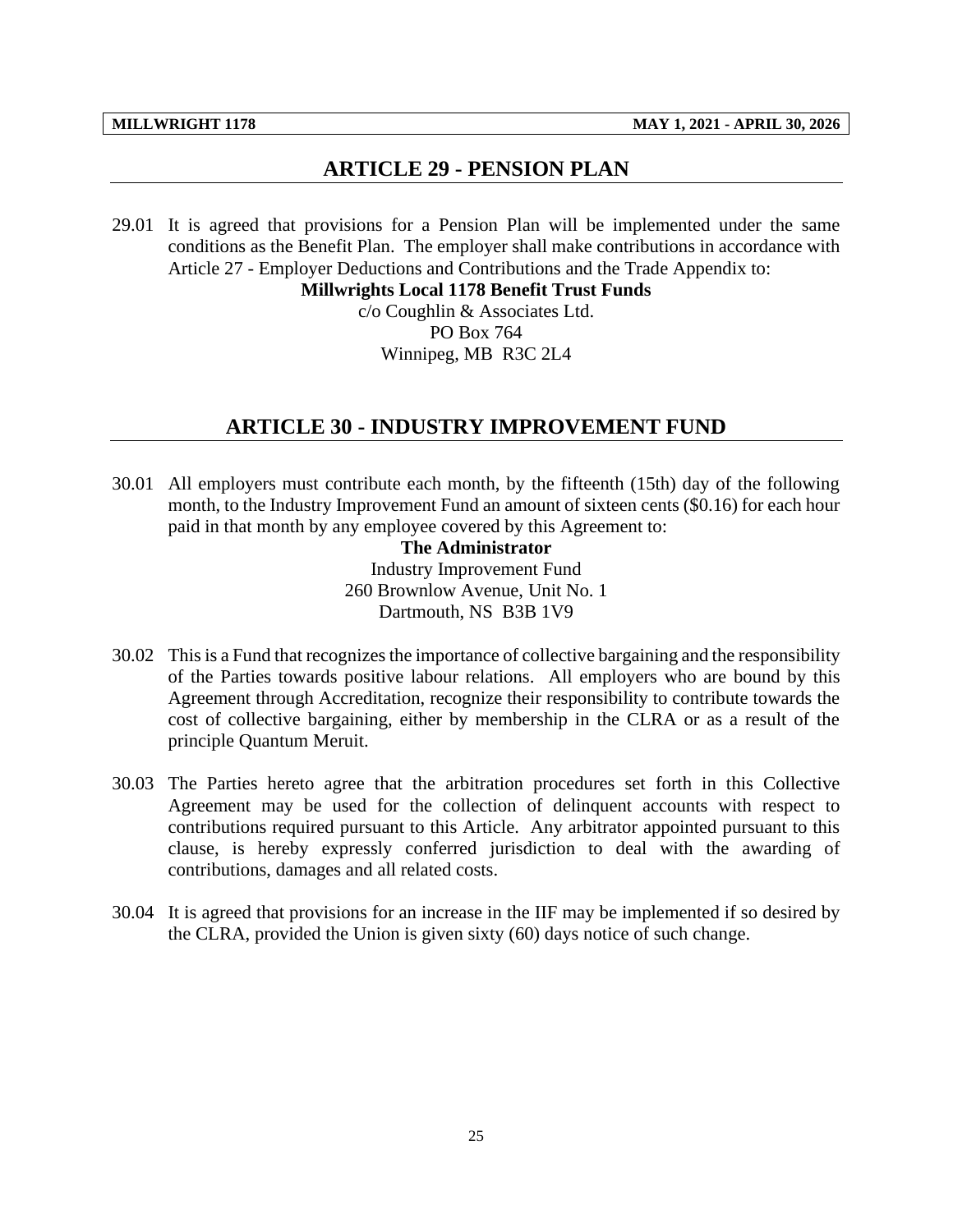# **ARTICLE 31 - MILLWRIGHTS TRAINING FUND AND UBC MILLWRIGHTS LABOUR-MANAGEMENT INDUSTRY PROMOTION FUND**

<span id="page-28-0"></span>31.01 Employers and employees both recognize the need and benefits derived from training and promotion in new techniques of the industry. It is therefore imperative that a program of training and promotion be provided for all members of Millwright Local 1178. The Parties have instituted a Training Trust Fund and the employer shall contribute and remit one dollar (\$1.00) as set forth in Schedule "A" for each hour paid to:

> **The Administrator** Millwright Local 1178 Training Fund P.O. Box 358, 139 Beaufort Street Stellarton, NS B0K 1S0

- 31.02 It is agreed that the Training Trust fund shall be jointly trusteed by the parties. The fund shall be subject to audit and the Union and the CLRA shall each be provided with an annual accounting of the Training fund. In the event that the fund is not being utilized to the satisfaction of either the Union or the CLRA, then either the Union or the CLRA may cancel the program upon sixty (60) days notice. In the event of such cancellation, twentyfive cents (\$0.25) will go back to the employer and the balance will revert to the employee.
- 31.03 In addition to any contributions otherwise called for herein, the parties agree that the Employer shall make a contribution of twelve cents (\$0.12) per hour paid for each Millwright employee covered by this agreement to the UBC Millwrights Labour-Management Industry Promotion Fund ("Millwright Fund").

Please note, the twelve cents (\$0.12) has been deducted from the employee's wage package, therefore if the fund should cease to exist, the twelve cents (\$0.12) would revert back to the employee wage package.

Payment shall be made to the Millwright Fund or to such collection agent as is designated by the Millwright Fund on or before the  $20<sup>th</sup>$  day of the month following the month of the work performed. The Employer hereby agrees to be bound by the Agreement and Declaration of Trust for the Millwright Fund as it exists and as it may be amended restated, and to such rules, regulations or other governing documents adopted pursuant to such Trust.

| Remittance address: | Millwrights Local 1178 |
|---------------------|------------------------|
|                     | PO Box 358             |
|                     | Stellarton, NS BOK 1SO |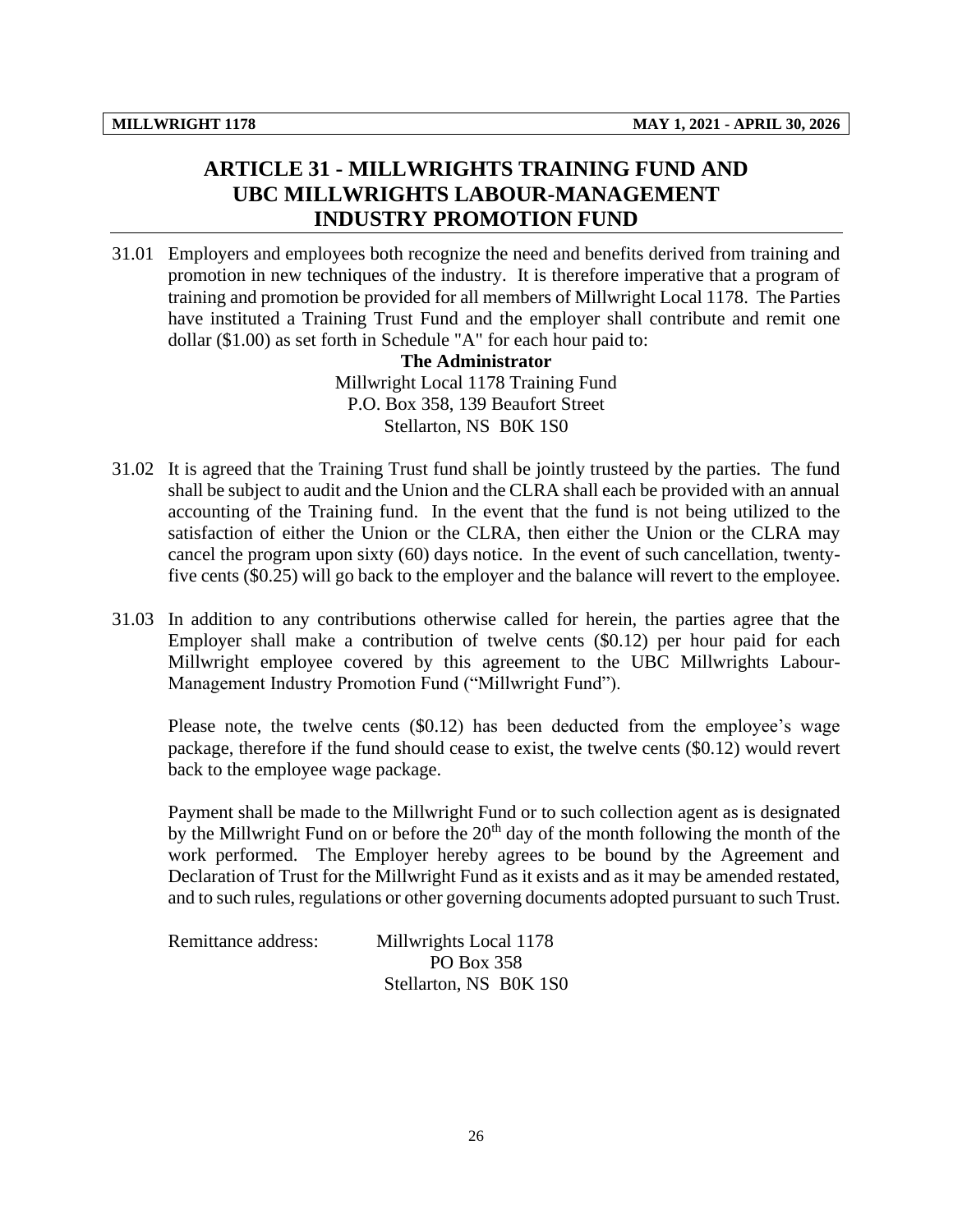# **ARTICLE 32 - DURATION**

- <span id="page-29-0"></span>32.01 All articles of this Agreement and Appendices hereto shall remain in full force and effect until and including the termination date of April 30th, 2026, and from year to year thereafter, unless either party gives notice in writing not more than ninety (90) days and not less than thirty (30) days prior to April 30th, 2026 or April 30th in any subsequent year, of the party's desire to change, add to or amend this Agreement. In the event no such notice is given by either party, this Agreement will remain in effect from year to year.
- <span id="page-29-1"></span>32.02 Also, the Provincial Minister of Labour shall be notified of any changes whatsoever of this Agreement according to the Trade Union Act of the Province of Nova Scotia.

# **ARTICLE 33 - SIGNATORIES**

Signed on behalf of the Parties to this Agreement and dated this 14th day of May, 2021.

#### **SIGNATORIES FOR THE:**

**NOVA SCOTIA CONSTRUCTION LABOUR RELATIONS ASSOCIATION LIMITED**

### **THE MILLWRIGHTS AND MACHINE ERECTORS LOCAL UNION 1178**

CHARLES SAVOIE JEFF RICHARDSON

ROBERT SHEPHERD

ANGELA GALLANT ANGELA GALLANT **WITNESS WITNESS**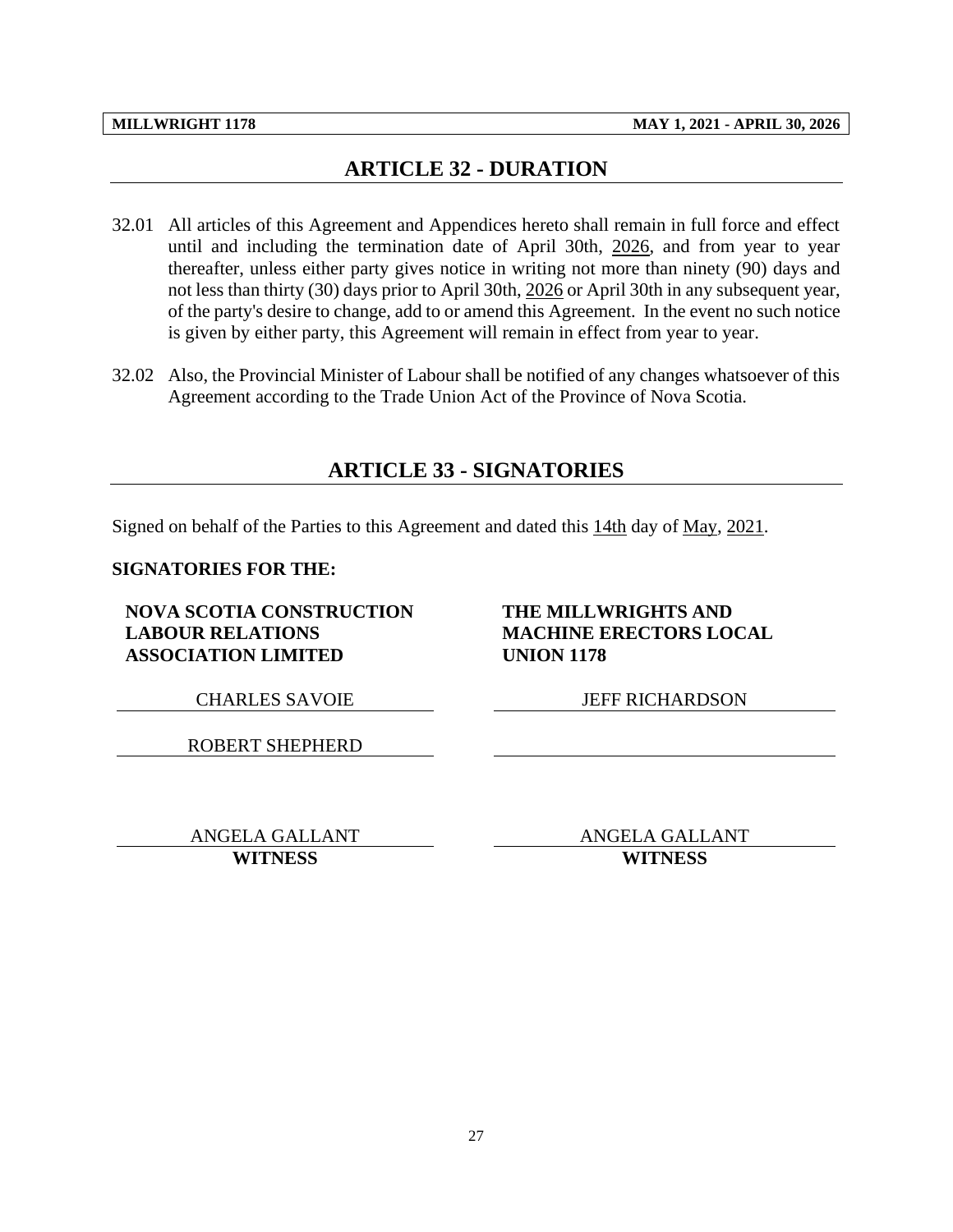<span id="page-30-0"></span>

# **SCHEDULE "A" – WAGE RATES**

#### BETWEEN

#### **NOVA SCOTIA CONSTRUCTION LABOUR RELATIONS ASSOCIATION LIMITED** (hereinafter referred to as the "CLRA")

#### - AND -

# **THE MILLWRIGHTS AND MACHINE ERECTORS, LOCAL UNION 1178**

(hereinafter referred to as the "Union")

#### **MILLWRIGHT JOURNEYPERSON WAGE RATES**

#### **MAJOR INDUSTRIAL WORK**

| <b>Effective Date</b> | <b>Base Rate</b> | V & H<br>$(10\%)$ | <b>Pension</b><br>$(18\%)$ | <b>Benefit</b> | Training | IIF    | Promo<br><b>Fund</b> | Package |
|-----------------------|------------------|-------------------|----------------------------|----------------|----------|--------|----------------------|---------|
| May 1, 2021           | \$39.40          | \$3.94            | \$7.80                     | \$2.25         | \$1.00   | \$0.16 | \$0.12               | \$54.67 |
| May 1, 2022           | \$39.86          | \$3.99            | \$7.89                     | \$2.25         | \$1.00   | \$0.16 | \$0.12               | \$55.27 |
| May 1, 2023           | \$40.52          | \$4.05            | \$8.02                     | \$2.25         | \$1.00   | \$0.16 | \$0.12               | \$56.12 |
| May 1, 2024           | \$41.17          | \$4.12            | \$8.15                     | \$2.25         | \$1.00   | \$0.16 | \$0.12               | \$56.97 |
| May 1, 2025           | \$41.83          | \$4.18            | \$8.28                     | \$2.25         | \$1.00   | \$0.16 | \$0.12               | \$57.82 |

\* Note: Pension Contributions are paid on the total of base rate and V&H pay.

\* All deductions and contributions are on hours paid.

#### **ALL OTHER WORK**

| <b>Effective Date</b> | <b>Base Rate</b> | V & H<br>$(10\%)$ | <b>Pension</b><br>(18%) | <b>Benefit</b> | <b>Training</b> | IIF    | <b>Promo</b><br><b>Fund</b> | Package |
|-----------------------|------------------|-------------------|-------------------------|----------------|-----------------|--------|-----------------------------|---------|
| May 1, 2021           | \$37.00          | \$3.70            | \$7.33                  | \$2.25         | \$1.00          | \$0.16 | \$0.12                      | \$51.56 |
| May 1, 2022           | \$37.47          | \$3.75            | \$7.41                  | \$2.25         | \$1.00          | \$0.16 | \$0.12                      | \$52.16 |
| May 1, 2023           | \$38.12          | \$3.81            | \$7.55                  | \$2.25         | \$1.00          | \$0.16 | \$0.12                      | \$53.01 |
| May 1, 2024           | \$38.78          | \$3.88            | \$7.67                  | \$2.25         | \$1.00          | \$0.16 | \$0.12                      | \$53.86 |
| May 1, 2025           | \$39.43          | \$3.94            | \$7.81                  | \$2.25         | \$1.00          | \$0.16 | \$0.12                      | \$54.71 |

\* Note: Pension Contributions are paid on the total of base rate and V&H pay.

\* All deductions and contributions are on hours paid.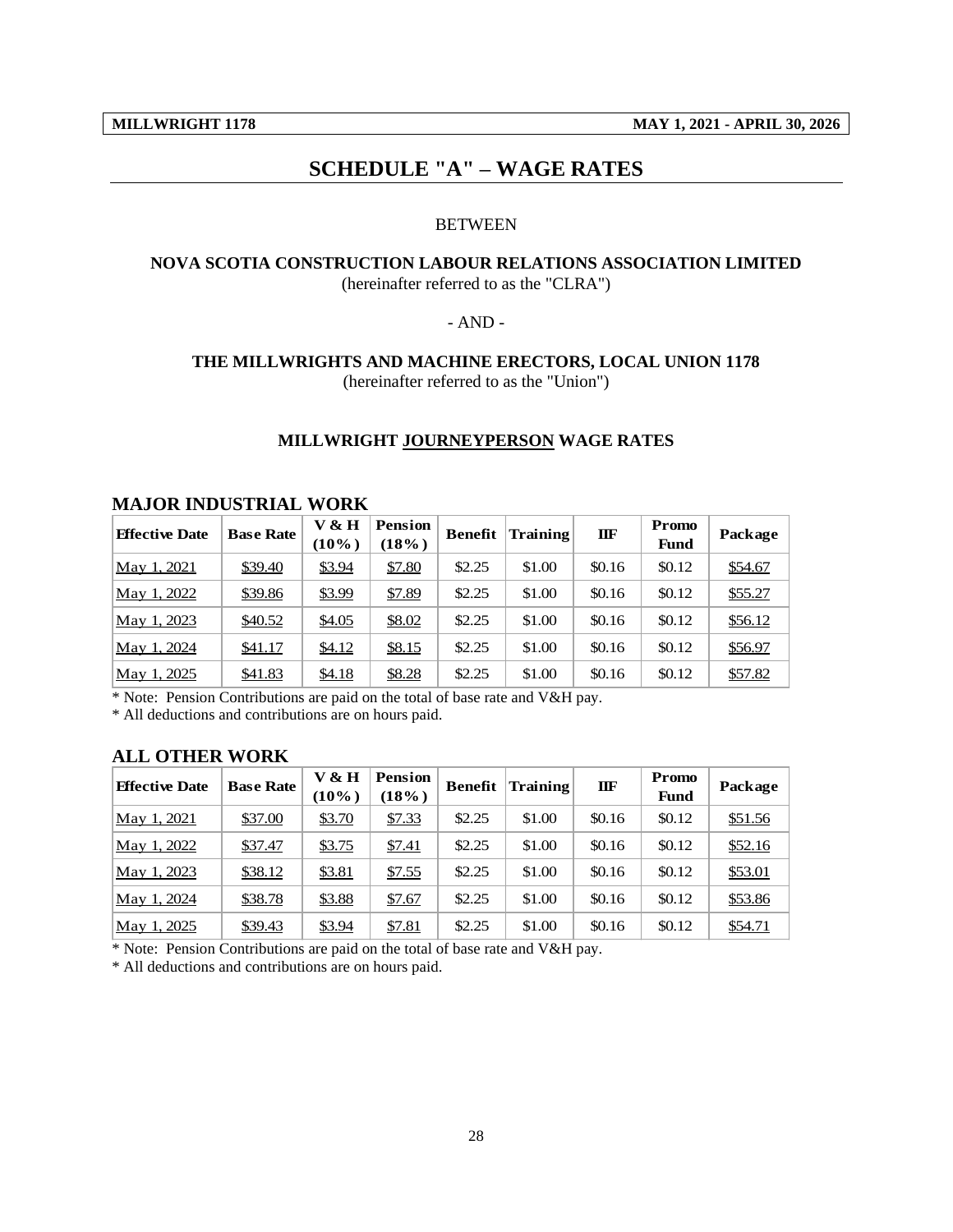|                                    |     | <b>Base Rate</b> | V & H<br>$(10\%)$ | <b>Pension</b><br>(18%) | <b>Benefit</b> | <b>Training</b> | IIF    | Promo<br><b>Fund</b> | Package |
|------------------------------------|-----|------------------|-------------------|-------------------------|----------------|-----------------|--------|----------------------|---------|
| <b>Effective Date:</b> May 1, 2021 |     |                  |                   |                         |                |                 |        |                      |         |
| 1st Year                           | 60% | \$23.22          | \$2.32            | \$4.60                  | \$2.25         | \$1.00          | \$0.16 | \$0.12               | \$33.67 |
| 2nd Year                           | 70% | \$27.26          | \$2.73            | \$5.39                  | \$2.25         | \$1.00          | \$0.16 | \$0.12               | \$38.91 |
| 3rd Year                           | 80% | \$31.46          | \$3.15            | \$6.22                  | \$2.25         | \$1.00          | \$0.16 | \$0.12               | \$44.36 |
| 4th Year                           | 90% | \$35.37          | \$3.54            | \$7.00                  | \$2.25         | \$1.00          | \$0.16 | \$0.12               | \$49.44 |
| <b>Effective Date:</b> May 1, 2022 |     |                  |                   |                         |                |                 |        |                      |         |
| 1st Year                           | 60% | \$23.50          | \$2.35            | \$4.65                  | \$2.25         | \$1.00          | \$0.16 | \$0.12               | \$34.03 |
| 2nd Year                           | 70% | \$27.58          | \$2.76            | \$5.46                  | \$2.25         | \$1.00          | \$0.16 | \$0.12               | \$39.33 |
| 3rd Year                           | 80% | \$31.83          | \$3.18            | \$6.30                  | \$2.25         | \$1.00          | \$0.16 | \$0.12               | \$44.84 |
| 4th Year                           | 90% | \$35.79          | \$3.58            | \$7.08                  | \$2.25         | \$1.00          | \$0.16 | \$0.12               | \$49.98 |
| <b>Effective Date:</b> May 1, 2023 |     |                  |                   |                         |                |                 |        |                      |         |
| 1st Year                           | 60% | \$23.89          | \$2.39            | \$4.73                  | \$2.25         | \$1.00          | \$0.16 | \$0.12               | \$34.54 |
| 2nd Year                           | 70% | \$28.04          | \$2.80            | \$5.55                  | \$2.25         | \$1.00          | \$0.16 | \$0.12               | \$39.92 |
| 3rd Year                           | 80% | \$32.35          | \$3.23            | \$6.41                  | \$2.25         | \$1.00          | \$0.16 | \$0.12               | \$45.52 |
| 4th Year                           | 90% | \$36.37          | \$3.64            | \$7.20                  | \$2.25         | \$1.00          | \$0.16 | \$0.12               | \$50.74 |
| <b>Effective Date:</b> May 1, 2024 |     |                  |                   |                         |                |                 |        |                      |         |
| 1st Year                           | 60% | \$24.28          | \$2.43            | \$4.81                  | \$2.25         | \$1.00          | \$0.16 | \$0.12               | \$35.05 |
| 2nd Year                           | 70% | \$28.50          | \$2.85            | \$5.64                  | \$2.25         | \$1.00          | \$0.16 | \$0.12               | \$40.52 |
| 3rd Year                           | 80% | \$32.87          | \$3.29            | \$6.51                  | \$2.25         | \$1.00          | \$0.16 | \$0.12               | \$46.20 |
| 4th Year                           | 90% | \$36.96          | \$3.70            | \$7.32                  | \$2.25         | \$1.00          | \$0.16 | \$0.12               | \$51.51 |
| <b>Effective Date:</b> May 1, 2025 |     |                  |                   |                         |                |                 |        |                      |         |
| 1st Year                           | 60% | \$24.68          | \$2.47            | \$4.88                  | \$2.25         | \$1.00          | \$0.16 | \$0.12               | \$35.56 |
| 2nd Year                           | 70% | \$28.96          | \$2.90            | \$5.73                  | \$2.25         | \$1.00          | \$0.16 | \$0.12               | \$41.12 |
| 3rd Year                           | 80% | \$33.40          | \$3.34            | \$6.61                  | \$2.25         | \$1.00          | \$0.16 | \$0.12               | \$46.88 |
| 4th Year                           | 90% | \$37.56          | \$3.76            | \$7.43                  | \$2.25         | \$1.00          | \$0.16 | \$0.12               | \$52.28 |

# **MILLWRIGHT APPRENTICE WAGE RATES**

#### **MAJOR INDUSTRIAL WORK**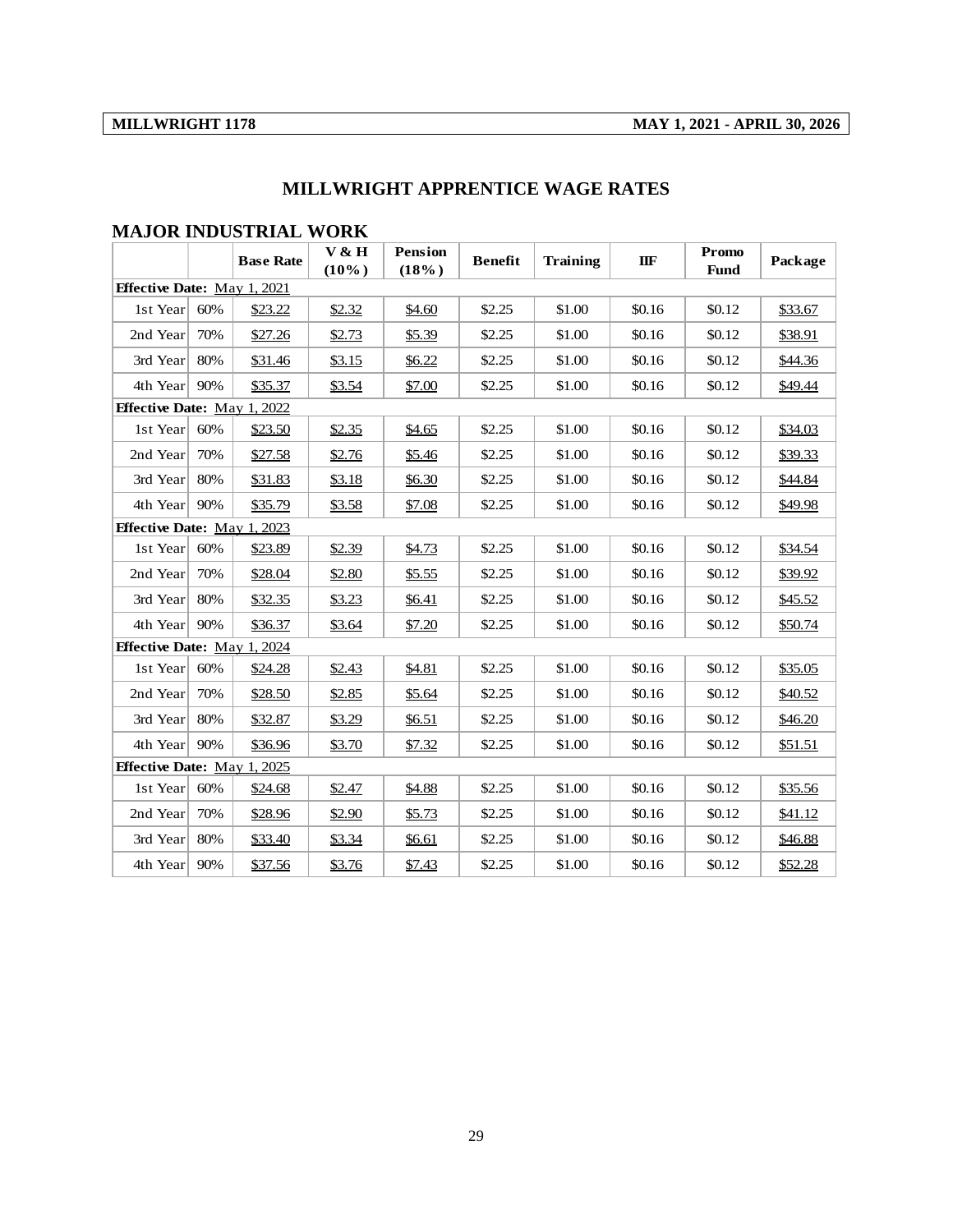# **MILLWRIGHT 1178 MAY 1, 2021 - APRIL 30, 2026**

|                                    |     | <b>Base Rate</b> | V & H<br>$(10\%)$ | <b>Pension</b><br>(18%) | <b>Benefit</b> | <b>Training</b> | IIF    | Promo<br><b>Fund</b> | Package |
|------------------------------------|-----|------------------|-------------------|-------------------------|----------------|-----------------|--------|----------------------|---------|
| <b>Effective Date: May 1, 2021</b> |     |                  |                   |                         |                |                 |        |                      |         |
| 1st Year                           | 60% | \$21.77          | \$2.18            | \$4.31                  | \$2.25         | \$1.00          | \$0.16 | \$0.12               | \$31.79 |
| 2nd Year                           | 70% | \$25.58          | \$2.56            | \$5.06                  | \$2.25         | \$1.00          | \$0.16 | \$0.12               | \$36.73 |
| 3rd Year                           | 80% | \$29.35          | \$2.93            | \$5.81                  | \$2.25         | \$1.00          | \$0.16 | \$0.12               | \$41.62 |
| 4th Year                           | 90% | \$33.37          | \$3.34            | \$6.60                  | \$2.25         | \$1.00          | \$0.16 | \$0.12               | \$46.84 |
| Effective Date: May 1, 2022        |     |                  |                   |                         |                |                 |        |                      |         |
| 1st Year                           | 60% | \$22.05          | \$2.21            | \$4.36                  | \$2.25         | \$1.00          | \$0.16 | \$0.12               | \$32.15 |
| 2nd Year                           | 70% | \$25.90          | \$2.59            | \$5.13                  | \$2.25         | \$1.00          | \$0.16 | \$0.12               | \$37.15 |
| 3rd Year                           | 80% | \$29.71          | \$2.97            | \$5.89                  | \$2.25         | \$1.00          | \$0.16 | \$0.12               | \$42.10 |
| 4th Year                           | 90% | \$33.78          | \$3.38            | \$6.69                  | \$2.25         | \$1.00          | \$0.16 | \$0.12               | \$47.38 |
| <b>Effective Date:</b> May 1, 2023 |     |                  |                   |                         |                |                 |        |                      |         |
| 1st Year                           | 60% | \$22.44          | \$2.24            | \$4.45                  | \$2.25         | \$1.00          | \$0.16 | \$0.12               | \$32.66 |
| 2nd Year                           | 70% | \$26.36          | \$2.64            | \$5.21                  | \$2.25         | \$1.00          | \$0.16 | \$0.12               | \$37.74 |
| 3rd Year                           | 80% | \$30.24          | \$3.02            | \$5.99                  | \$2.25         | \$1.00          | \$0.16 | \$0.12               | \$42.78 |
| 4th Year                           | 90% | \$34.37          | \$3.44            | \$6.80                  | \$2.25         | \$1.00          | \$0.16 | \$0.12               | \$48.14 |
| <b>Effective Date:</b> May 1, 2024 |     |                  |                   |                         |                |                 |        |                      |         |
| 1st Year                           | 60% | \$22.84          | \$2.28            | \$4.52                  | \$2.25         | \$1.00          | \$0.16 | \$0.12               | \$33.17 |
| 2nd Year                           | 70% | \$26.82          | \$2.68            | \$5.31                  | \$2.25         | \$1.00          | \$0.16 | \$0.12               | \$38.34 |
| 3rd Year                           | 80% | \$30.76          | \$3.08            | \$6.09                  | \$2.25         | \$1.00          | \$0.16 | \$0.12               | \$43.46 |
| 4th Year                           | 90% | \$34.96          | \$3.50            | \$6.92                  | \$2.25         | \$1.00          | \$0.16 | \$0.12               | \$48.91 |
| <b>Effective Date:</b> May 1, 2025 |     |                  |                   |                         |                |                 |        |                      |         |
| 1st Year                           | 60% | \$23.23          | \$2.32            | \$4.60                  | \$2.25         | \$1.00          | \$0.16 | \$0.12               | \$33.68 |
| 2nd Year                           | 70% | \$27.28          | \$2.73            | \$5.40                  | \$2.25         | \$1.00          | \$0.16 | \$0.12               | \$38.94 |
| 3rd Year                           | 80% | \$31.29          | \$3.13            | \$6.19                  | \$2.25         | \$1.00          | \$0.16 | \$0.12               | \$44.14 |
| 4th Year                           | 90% | \$35.55          | \$3.56            | \$7.04                  | \$2.25         | \$1.00          | \$0.16 | \$0.12               | \$49.68 |

# **MILLWRIGHT APPRENTICE WAGE RATES**

The employer shall maintain a ratio of one apprentice to three journeypersons (1:3).

The ratio of Apprentices to Journeypersons shall not exceed 1:3, unless so agreed by the Union.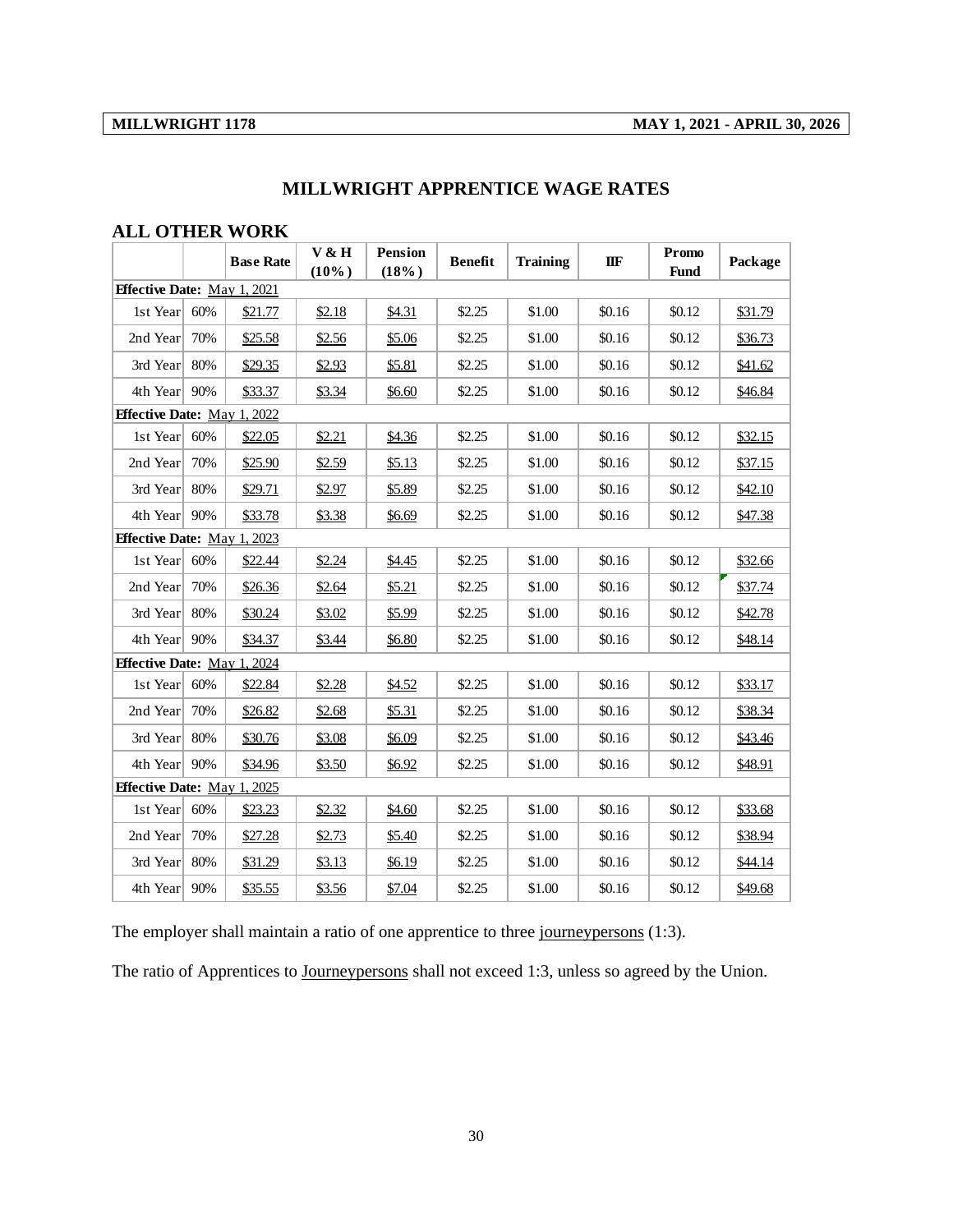### **FOREPERSON PREMIUMS**

**Foreperson Premium**.......................Three dollars (\$3.00)

Millwrights will, as a general rule, not be required to take directions in reference to the work being performed, or to be performed, other than from their Millwright Foreperson or Millwright Sub-Foreperson.

The above Foreperson's premium is a minimum premium.

Supervision will be as follows:

- from three to six employees, one working foreperson
- from seven to ten employees, one non-working foreperson. One of the first three employees will be a working foreperson and when a crew exceeds six employees, there shall be a non-working foreperson.
- After 10 employees, the format repeats

### **MAJOR INDUSTRIAL PROJECTS**

Major Industrial Projects shall be defined as the initial construction, or major expansion or renovation of facilities such as those listed below, where the initial construction or the major expansion or renovation has a total construction value (man-hour and material) in excess of fifty million dollars (\$50,000,000.00).

| $\sim$                   | Pulp Mills                             | $\sim$                   | Oil Refineries                   |
|--------------------------|----------------------------------------|--------------------------|----------------------------------|
| $\overline{a}$           | Paper Mills                            | $\overline{\phantom{a}}$ | <b>Gas Refineries</b>            |
| $\overline{\phantom{a}}$ | <b>Automobile Manufacturing Plants</b> | $\overline{\phantom{a}}$ | Rubber Plants (such as Michelin) |
| $\overline{\phantom{a}}$ | Steel Mills                            | -                        | <b>Ore Reduction Plants</b>      |
|                          | <b>Power Generating Projects</b>       | $\overline{\phantom{a}}$ | <b>Petro-Chemical Plans</b>      |
|                          |                                        |                          |                                  |

It is understood and agreed that the total construction value (labour hours and materials), (above) refers to the overall value of the project in question. Accordingly, the fact that a project is broken down into phases or tenders which may, individually, have a construction value (labour hours and materials) of less than fifty million dollars (\$50,000,000) will not serve to take the project out of the Major Industrial Projects definition if the total construction value (labour hours and materials) of the project is in excess of fifty million dollars (\$50,000,000).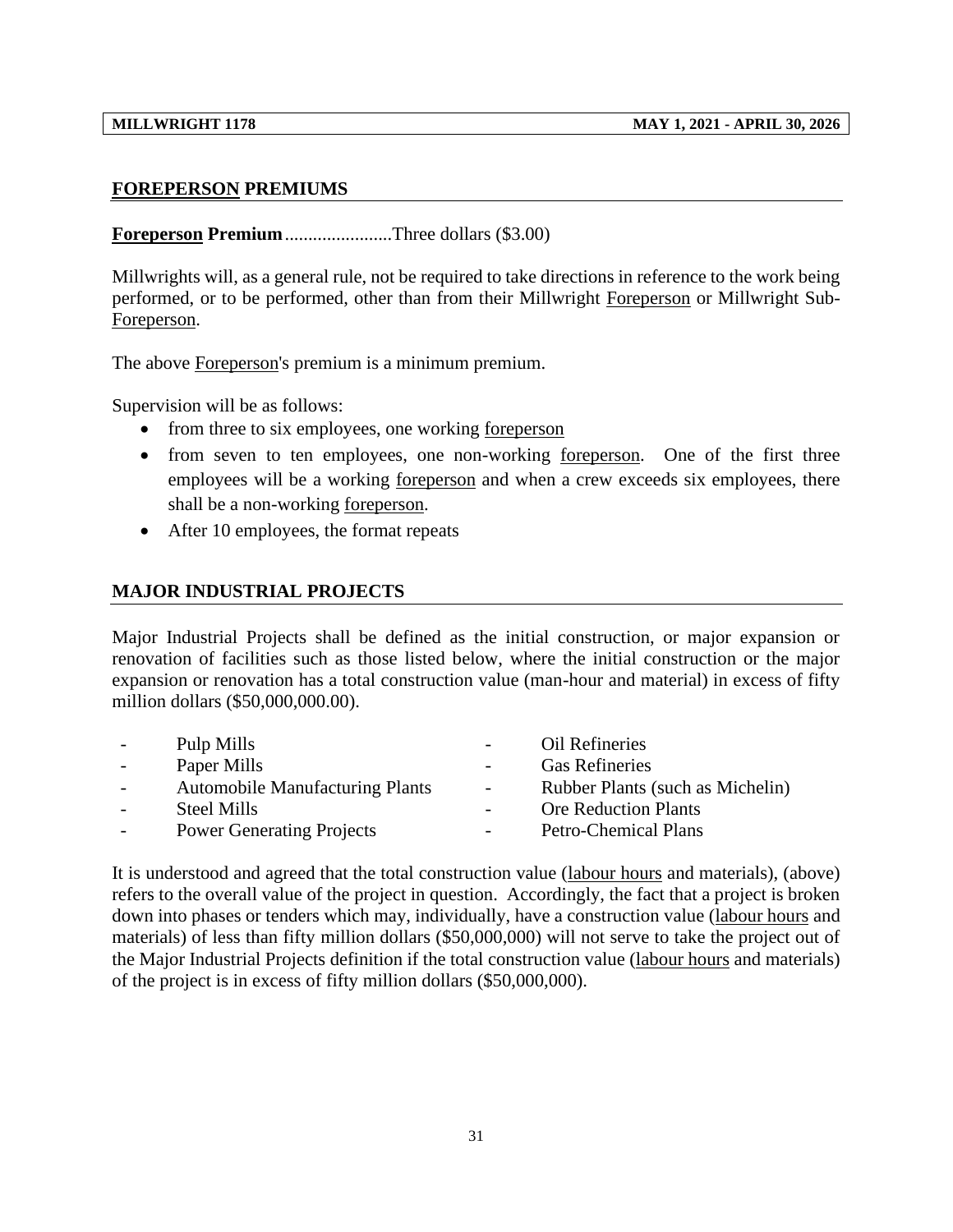#### **DESIGNATED HOLIDAYS:**

In those jurisdictions and municipalities where the first Monday in August is declared to be a Civic Holiday it shall be observed as such under the terms of this Agreement.

Employees required to work on any Designated Holiday shall be paid in accordance with the overtime provisions in Article **10**, for all hours worked at the request of the employer.

| <b>CALENDAR YEAR 2021</b>                        | <b>HOLIDAY FALLS ON</b> |                    | <b>HOLIDAY OBSERVED ON</b> |                            |
|--------------------------------------------------|-------------------------|--------------------|----------------------------|----------------------------|
| Victoria Day                                     | Monday                  | May 24, 2021       | Same                       |                            |
| Canada Day                                       | Thursday                | July 1, 2021       | Same                       |                            |
| Labour Day                                       | Monday                  | September 6, 2021  | Same                       |                            |
| Thanksgiving Day                                 | Monday                  | October 11, 2021   | Same                       |                            |
| Remembrance Day                                  | Thursday                | November 11, 2021  | Same                       |                            |
| Christmas Day                                    | Saturday                | December 25, 2021  | Monday                     | December 27, 2021          |
| <b>Boxing Day</b>                                | Sunday                  | December 26, 2021  | Tuesday                    | December 28, 2021          |
| <b>CALENDAR YEAR 2022</b>                        | <b>HOLIDAY FALLS ON</b> |                    |                            | <b>HOLIDAY OBSERVED ON</b> |
| New Years Day                                    | Saturday                | January 1, 2022    | Monday                     | January 3, 2022            |
| Heritage Day                                     | Monday                  | February 21, 2022  | Same                       |                            |
| Good Friday                                      | Friday                  | April 15, 2022     | Same                       |                            |
| Victoria Day                                     | Monday                  | May 23, 2022       | Same                       |                            |
| Canada Day                                       | Friday                  | July 1, 2022       | Same                       |                            |
| Labour Day                                       | Monday                  | September 5, 2022  | Same                       |                            |
| <b>National Day for Truth and Reconciliation</b> | Friday                  | September 30, 2022 | <b>Same</b>                |                            |
| Thanksgiving Day                                 | Monday                  | October 10, 2022   | Same                       |                            |
| Remembrance Day                                  | Friday                  | November 11, 2022  | Same                       |                            |
| Christmas Day                                    | Sunday                  | December 25, 2022  | Monday                     | December 26, 2022          |
| <b>Boxing Day</b>                                | Monday                  | December 26, 2022  | Tuesday                    | December 27, 2022          |
| <b>CALENDAR YEAR 2023</b>                        | <b>HOLIDAY FALLS ON</b> |                    |                            | <b>HOLIDAY OBSERVED ON</b> |
| New Years Day                                    | Sunday                  | January 1, 2023    | Monday                     | January 2, 2023            |
| Heritage Day                                     | Monday                  | February 20, 2023  | Same                       |                            |
| Good Friday                                      | Friday                  | April 7, 2023      | Same                       |                            |
| Victoria Day                                     | Monday                  | May 22, 2023       | Same                       |                            |
| Canada Day                                       | Saturday                | July 1, 2023       | Monday                     | July 3, 2023               |
| Labour Day                                       | Monday                  | September 4, 2023  | Same                       |                            |
| <b>National Day for Truth and Reconciliation</b> | <b>Saturday</b>         | September 30, 2023 | Monday                     | October 2, 2023            |
| Thanksgiving Day                                 | Monday                  | October 9, 2023    | Same                       |                            |
| Remembrance Day                                  | Saturday                | November 11, 2023  | Monday                     | November 13, 2023          |
| Christmas Day                                    | Monday                  | December 25, 2023  | Same                       |                            |
| <b>Boxing Day</b>                                | Tuesday                 | December 26, 2023  | Same                       |                            |

**Amendment #1 – June 13, 2022**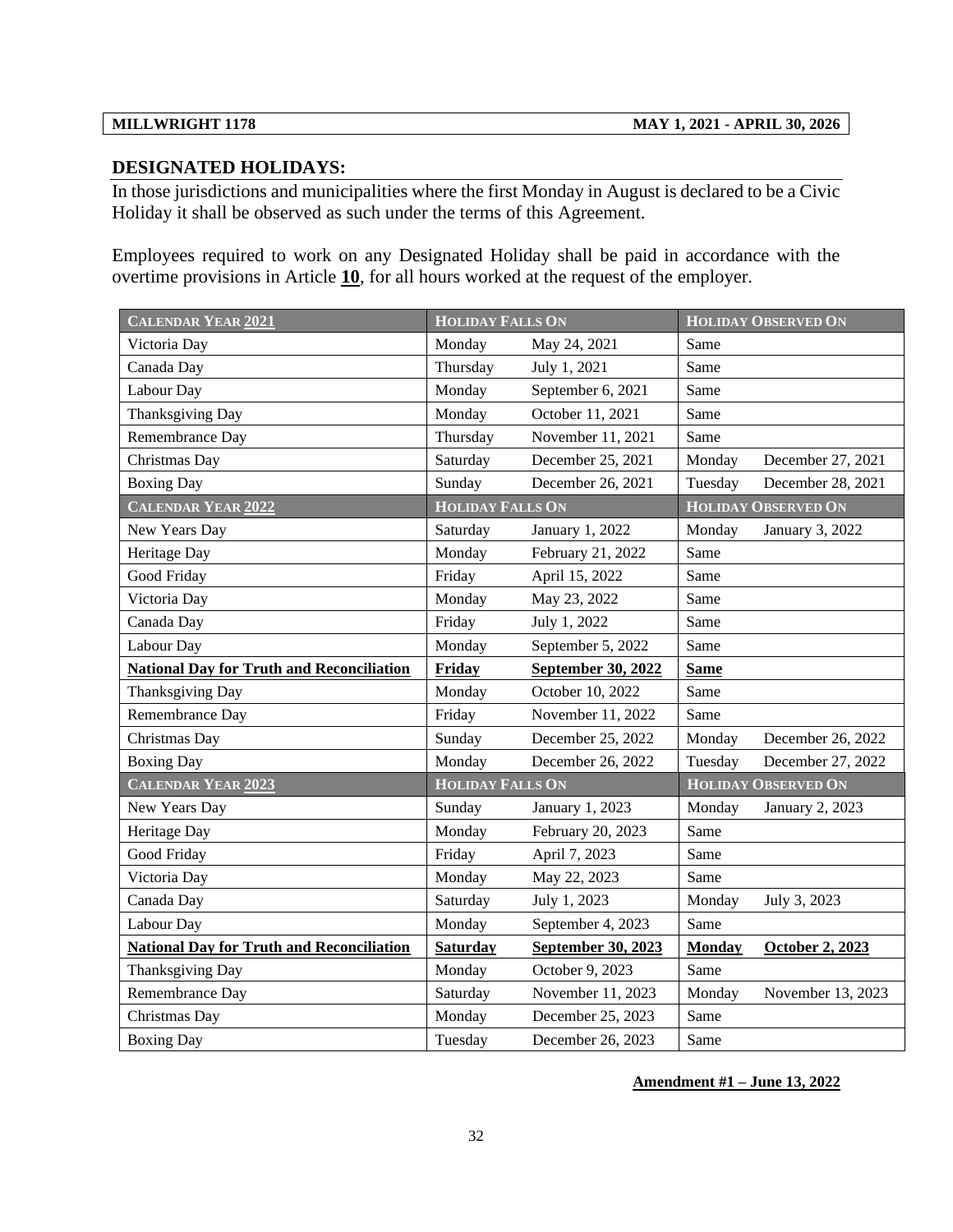#### **MILLWRIGHT 1178 MAY 1, 2021 - APRIL 30, 2026**

| <b>CALENDAR YEAR 2024</b>                        | <b>HOLIDAY FALLS ON</b> |                           | <b>HOLIDAY OBSERVED ON</b> |  |
|--------------------------------------------------|-------------------------|---------------------------|----------------------------|--|
| New Years Day                                    | Monday                  | January 1, 2024           | Same                       |  |
| Heritage Day                                     | Monday                  | February 19, 2024         | Same                       |  |
| Good Friday                                      | Friday                  | March 29, 2024            | Same                       |  |
| Victoria Day                                     | Monday                  | May 20, 2024              | Same                       |  |
| Canada Day                                       | Monday                  | July 1, 2024              | Same                       |  |
| Labour Day                                       | Monday                  | September 2, 2024         | Same                       |  |
| <b>National Day for Truth and Reconciliation</b> | <b>Monday</b>           | <b>September 30, 2024</b> | <b>Same</b>                |  |
| Thanksgiving Day                                 | Monday                  | October 14, 2024          | Same                       |  |
| Remembrance Day                                  | Monday                  | November 11, 2024         | Same                       |  |
| Christmas Day                                    | Wednesday               | December 25, 2024         | Same                       |  |
| <b>Boxing Day</b>                                | Thursday                | December 26, 2024         | Same                       |  |
| <b>CALENDAR YEAR 2025</b>                        | <b>HOLIDAY FALLS ON</b> |                           | <b>HOLIDAY OBSERVED ON</b> |  |
| New Years Day                                    | Wednesday               | January 1, 2025           | Same                       |  |
| Heritage Day                                     | Monday                  | February 17, 2025         | Same                       |  |
| Good Friday                                      | Friday                  | April 18, 2025            | Same                       |  |
| Victoria Day                                     | Monday                  | May 19, 2025              | Same                       |  |
| Canada Day                                       | Tuesday                 | July 1, 2025              | Same                       |  |
| Labour Day                                       | Monday                  | September 1, 2025         | Same                       |  |
| <b>National Day for Truth and Reconciliation</b> | <b>Tuesday</b>          | September 30, 2025        | <b>Same</b>                |  |
| Thanksgiving Day                                 | Monday                  | October 13, 2025          | Same                       |  |
| Remembrance Day                                  | Tuesday                 | November 11, 2025         | Same                       |  |
| Christmas Day                                    | Thursday                | December 25, 2025         | Same                       |  |
| <b>Boxing Day</b>                                | Friday                  | December 26, 2025         | Same                       |  |
| CALENDAR YEAR 2026                               | <b>HOLIDAY FALLS ON</b> |                           | <b>HOLIDAY OBSERVED ON</b> |  |
| New Years Day                                    | Thursday                | January 1, 2026           | Same                       |  |
| Heritage Day                                     | Monday                  | February 16, 2026         | Same                       |  |
| Good Friday                                      | Friday                  | April 3, 2026             | Same                       |  |

Should new **provincial** statutory holidays be declared during the term of this agreement, these new holidays shall be incorporated into this agreement where applicable.

#### **LEAVE OF ABSENCE:**

The employer shall allow two (2) designated members of the Union leave of absence without pay to attend official Union conventions and/or negotiations, provided the employee is not involved in work of a critical nature.

**Amendment #1 – June 13, 2022**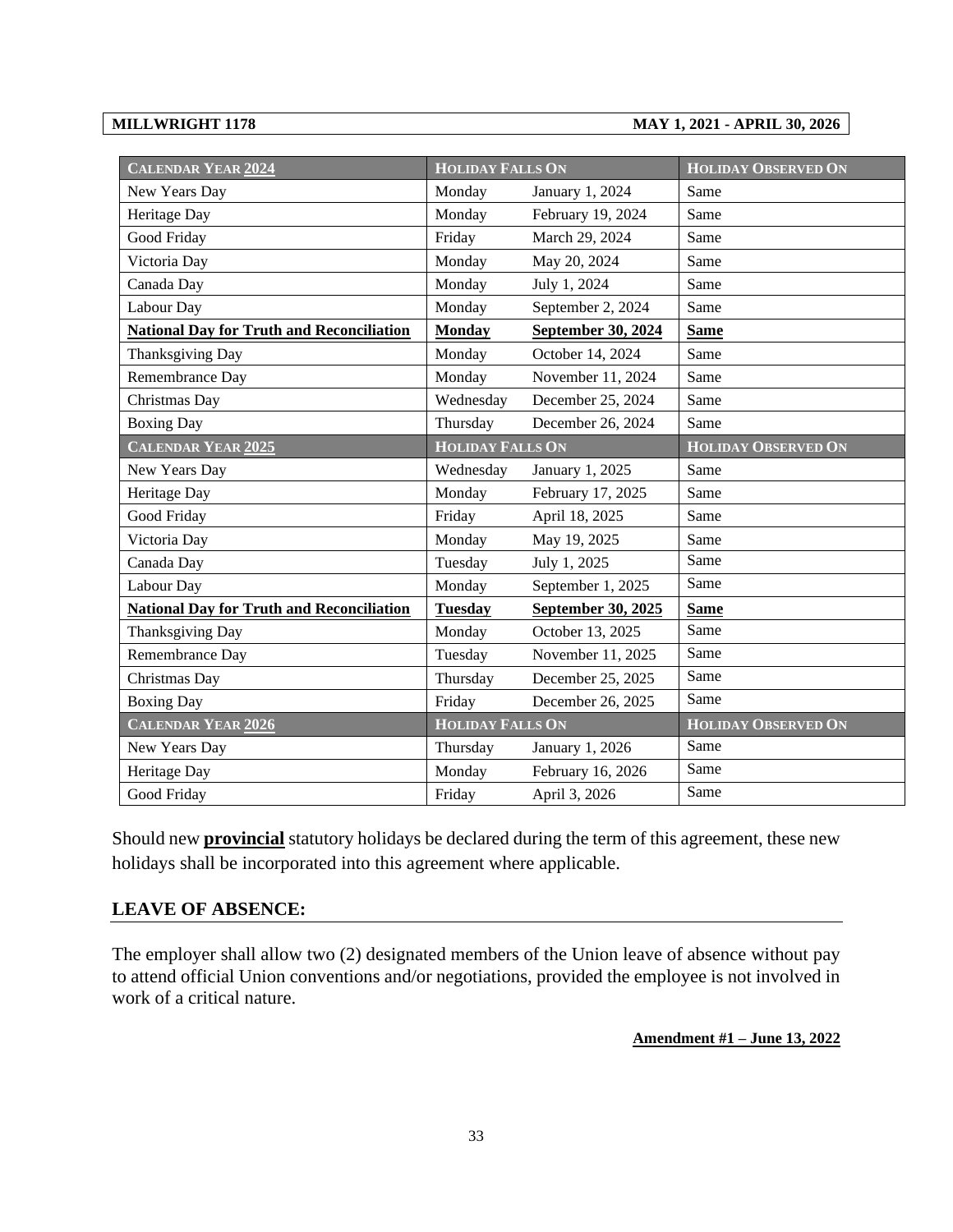# **SCHEDULE "B" – INTERPRETATION**

<span id="page-36-0"></span>The following definitions apply wherever the defined terms are used in the Agreement attached hereto:

| <b>CLRA:</b>                                                                                                                   | means the Nova Scotia Construction Labour Relations Association<br>Limited.                                                                                                                                                                                                                                                                  |  |  |  |  |  |  |
|--------------------------------------------------------------------------------------------------------------------------------|----------------------------------------------------------------------------------------------------------------------------------------------------------------------------------------------------------------------------------------------------------------------------------------------------------------------------------------------|--|--|--|--|--|--|
|                                                                                                                                | <b>BUSINESS AGENT:</b> means the official duly appointed by Local Union 1178 whose duties are<br>to represent the Union in matters relating to this Agreement.                                                                                                                                                                               |  |  |  |  |  |  |
| <b>EMPLOYEE:</b>                                                                                                               | means a person working as a Millwright, Millwright Foreperson,<br>Millwright Sub-Foreperson, Millwright Apprentice or Millwright Welder<br>for an employer on any job in the areas defined in this Agreement.                                                                                                                                |  |  |  |  |  |  |
| <b>EMPLOYER:</b><br>is a Contractor who employs bargaining unit employees as per Article<br>2.01 of this Collective Agreement. |                                                                                                                                                                                                                                                                                                                                              |  |  |  |  |  |  |
| JOB:                                                                                                                           | means an individual construction project or operation undertaken by<br>contract between an employer and an owner, or between two (2) or more<br>members of the CLRA on behalf of an owner and requiring the services<br>of Millwrights, Millwright Forepersons, Millwright Sub-Forepersons,<br>Millwright Apprentices or Millwright Welders. |  |  |  |  |  |  |
| <b>STEWARD:</b>                                                                                                                | means an employee duly appointed under Article 5 of the Agreement and<br>authorized to represent all the employees working on a job who fall within<br>the scope of this Agreement and to speak for them on matters pertaining<br>to this Agreement.                                                                                         |  |  |  |  |  |  |
|                                                                                                                                | SUPERINTENDENT: means the duly appointed official of the employer who has on-the-job<br>authority for the progress of the work.                                                                                                                                                                                                              |  |  |  |  |  |  |
| <b>UNION:</b>                                                                                                                  | means the Millwrights and Machine Erectors Local Union 1178,<br>Chartered by United Brotherhood of Carpenters and Joiners of America<br>and affiliated with the Building and Construction Trades Department<br>AFL-CIO.                                                                                                                      |  |  |  |  |  |  |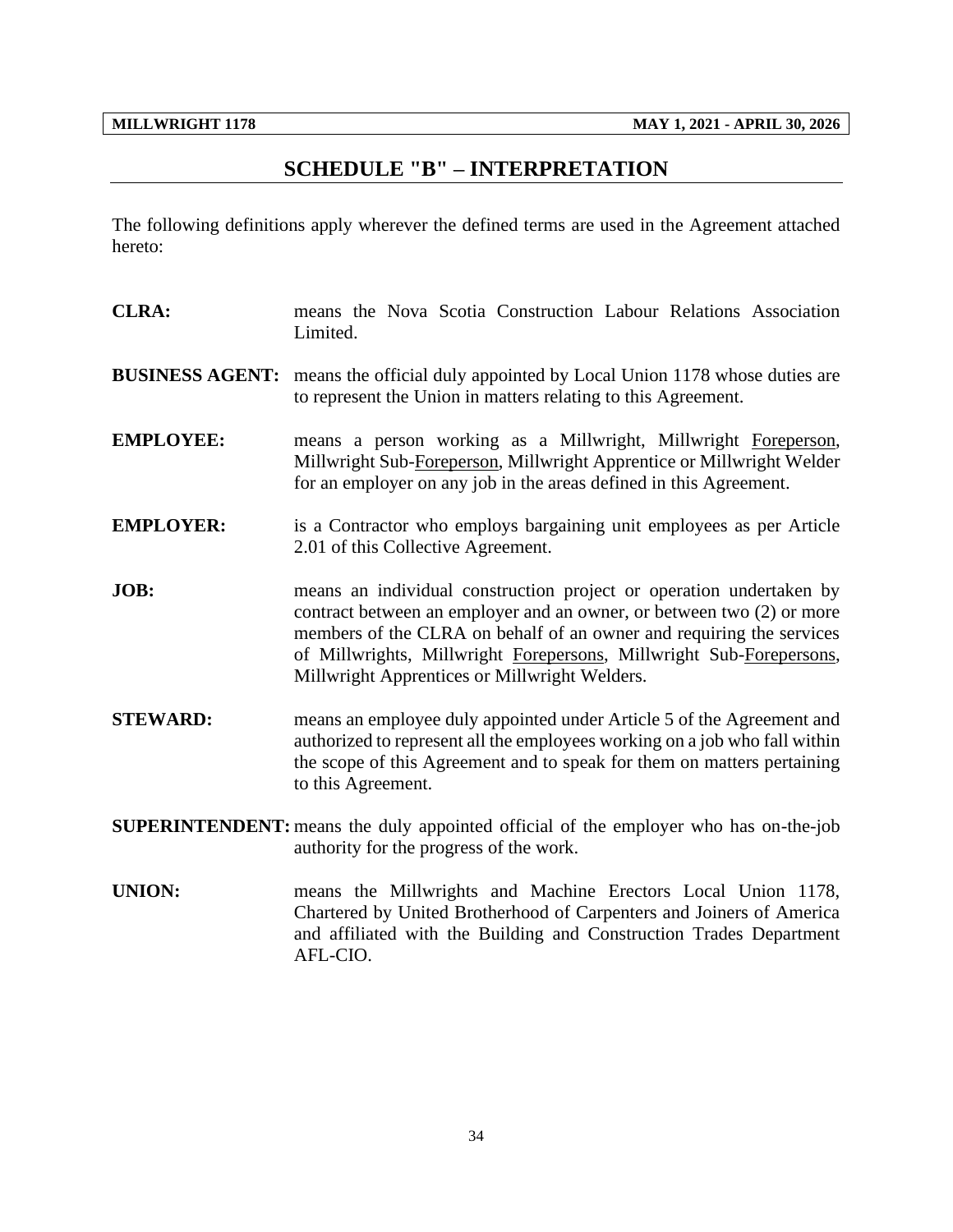# **SCHEDULE "C" – TOOL LIST**

<span id="page-37-0"></span>The following list of tools is the minimum amount to be supplied by the Millwright as a condition of employment:

- 1 6" minimum millwright level
- 1 50' steel tape
- 1 16' steel tape
- 1 micrometer 0 1"
- 1 set of feeler gauges .0015 .035
- 1 plumb bob
- 1 set punches & chisels
- 1 pair of combination pliers
- 1 pair side cutters
- 1 pair tin snips
- 1 adjustable wrench 12"
- 1 set allen wrenches to 1/2"
- 1 set  $1/2$ " drive sockets to  $1-1/4$ "
- 2 ball peen hammers
- 1 hack saw
- 1 divider 6"
- 1 vice grip pliers
- 1 soft face hammer
- 1 scriber
- 1 12" full combination precision square
- 1 6" inside caliper
- 1 6" outside caliper
- 1 pry bar
- 1 set assorted screwdrivers
- 1 set combination wrenches to 1-1/4"
- tool boxes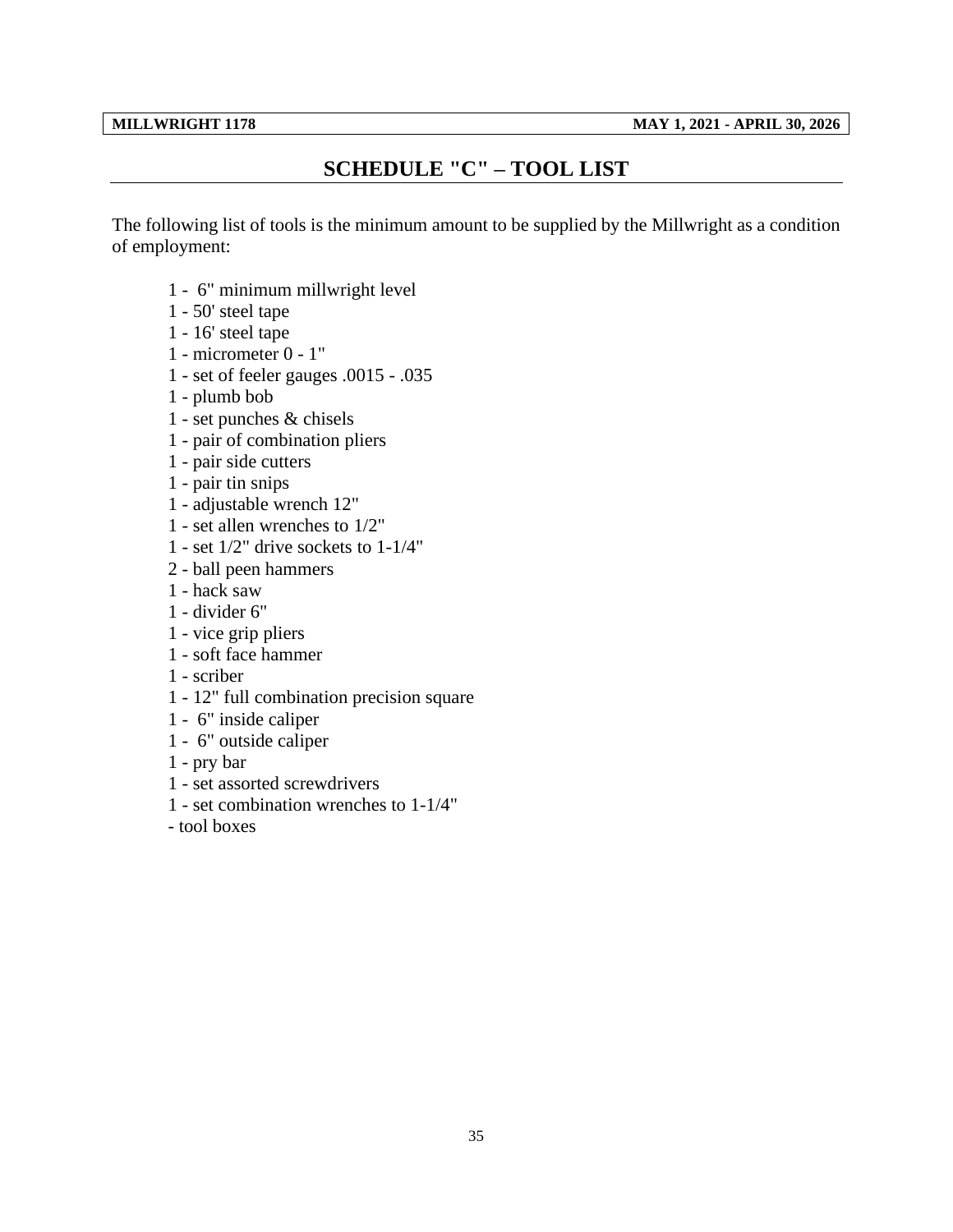# **SCHEDULE "D" – SMALL JOBS**

<span id="page-38-0"></span>A Small Job is defined as a Project where the total Millwright Trade cost of all labour hours and materials (excluding equipment) is five hundred thousand dollars (\$500,000.00)\* or less. On Small Jobs the following conditions shall, upon the approval of the Business Manager, apply:

- (1) The Base Rate shall be ninety percent (90%) of the prevailing Journeyperson or Apprentice rate (whichever is applicable) set out in Schedule "A". All payments to Benefit, Pension, Training and I.I.F. Funds shall be as set out in Schedule "A".
- (2) The Business Manager may, at their discretion, further reduce the hourly rate for a Small Job should the circumstances so require.
- (3) All overtime shall be payable at one-and-one half times  $(1 \frac{1}{2} x)$  the rate, except for hours worked on Sundays and Holidays which shall be payable at double time  $(2 x)$ .
- (4) Every reasonable effort shall be made to minimize Travel and/or Board costs payable on Small Jobs. Accordingly, all manpower supplied by the Union shall be dispatched with priority being given to those (qualified) members of the Union residing in closest proximity to the job site.
- (5) Except as specifically varied by the terms of this Schedule, the terms and conditions of the Millwright Agreement - Province of Nova Scotia, (to which this Schedule is attached, and of which it is a part), shall apply to work on Small Jobs.

\* This figure is to be reviewed every six (6) months and may be adjusted to secure the desired market share.